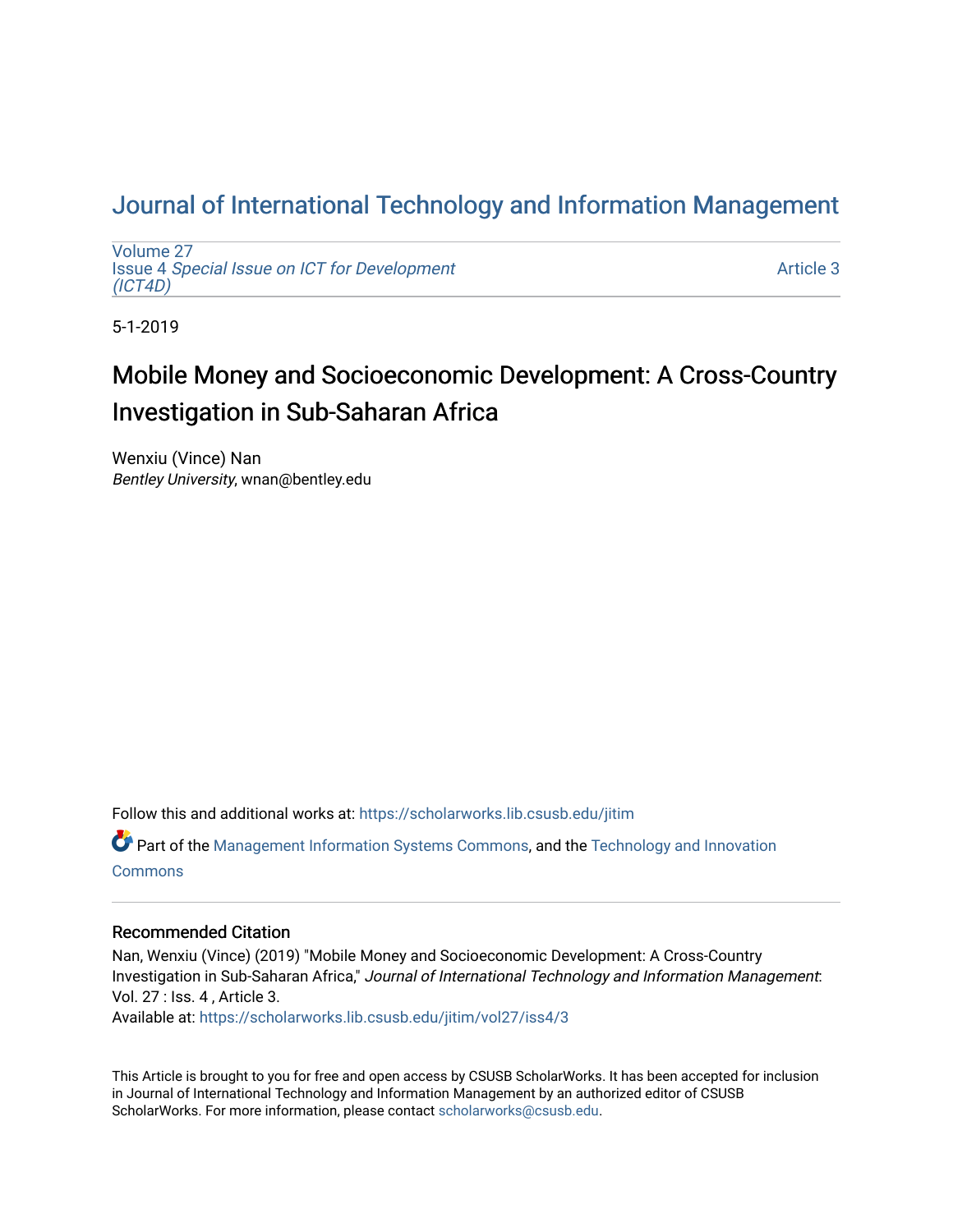## **Mobile Money and Socioeconomic Development: A Cross-Country Investigation in Sub-Saharan Africa**

**Wenxiu (Vince) Nan (***Bentley University***)**

### **ABSTRACT**

*Over the past decade, mobile money, as a disruptive financial services innovation, has been widely adopted in Sub-Saharan Africa where the majority of population was financially excluded. Despite the transformative role of mobile money, the macro-level socioeconomic implications have been weakly examined so far. To fill the research gap, this paper explores the theoretical and empirical links between mobile money and socioeconomic development. Drawing on the theory of technology affordances and the emerging mobile money literature, this paper argues that mobile money, when adopted on a massive scale, has the potential to lead to socioeconomic development at the societal level. Results of Difference-in-Differences analysis show that mobile money, when widely adopted, has a positive effect on a country's economic growth. Additional analysis reveals that the positive effect is found to increase as mobile money spreads into a society over time. This paper contributes to the emerging mobile money literature by documenting the positive relationship between mobile money and socioeconomic development at the societal level.*

**KEYWORDS**: Mobile Money, Affordances, Socioeconomic Development, Economic Growth, Financial Inclusion, Developing Economies

## **INTRODUCTION**

In recent years, two industries that have seen phenomenal growth in developing economies are telecommunication and microfinance. Both industries have fuelled socioeconomic development by opening up new possibilities for communication and financial services to populations in both rural and urban areas (e.g., Aker & Mbiti, 2010; Majchrzak et al., 2016; Khandker, 2005; Andrianaivo & Kpodar, 2012). The uniquely flexible digital technologies make it possible to reconfigure and recombine sociotechnical elements of telecommunication and microfinance, giving birth to a widely applauded financial technology innovation: mobile money. Since its inception in the mid-2000s, mobile money has been believed to hold the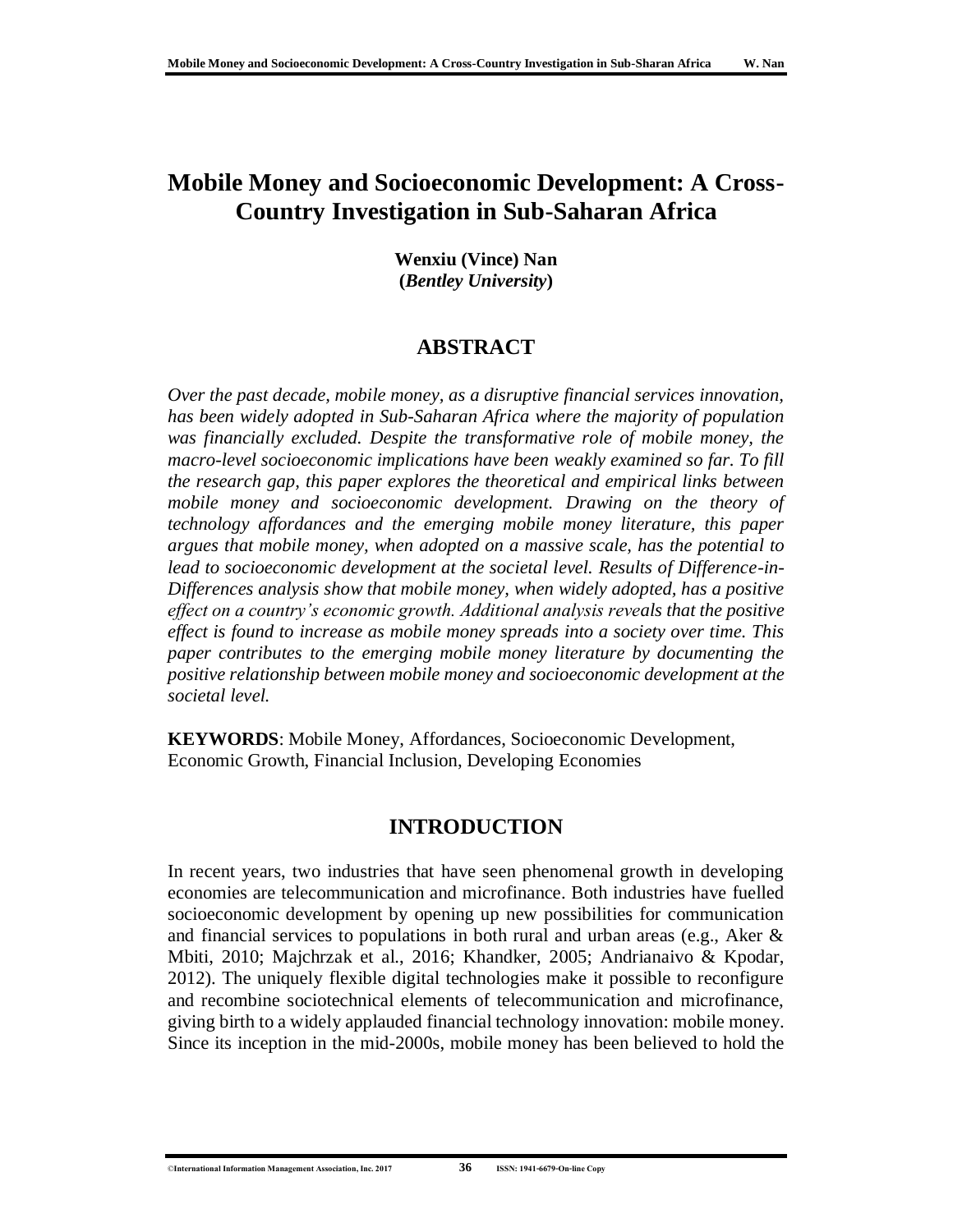potential to transform the landscape of financial inclusion and generate significant socioeconomic benefits in developing economies (e.g., Plyler et al., 2010; Jack et al., 2013; GSMA, 2015; Aron, 2017).

Two billion people in the world remain unbanked, without access to safe, secure, and affordable financial services (GSMA, 2015). Financial exclusion leads to a variety of serious social problems such as social exclusion, poverty, and income inequality, which, in turn, further marginalizes the unbanked low-income population from formal economy and social activities (Radcliffe & Voorhies, 2012). Over the last decade, this situation has been alleviated with the introduction of mobile money (e.g., M-Pesa), with which individuals, households, and businesses have access to basic financial services (e.g., person-to-person money transfer, payments, saving) over mobile phones. With cash digitized into electronic money (e-money), mobile money overcomes a range of financial barriers, provides advantages over traditional banking services, and has been particularly attractive for low-income population who are excluded from traditional banking services (Mas, 2010; Jack & Suri, 2014; Aron, 2017).

As widely deployed in developing economies over time, mobile money has been increasingly argued to be a promising digital pathway to satisfy the unmet financial demands and therefore facilitate financial inclusion. With deepened degree of financial inclusion, time has witnessed the potentially disruptive socioeconomic implications of mobile money. However, research on this phenomenon is still in its infancy, and understanding of socioeconomic benefits of mobile money has so far been limited (Aron, 2017). In particular, the emerging literature dominantly focuses on socioeconomic impacts at the household (e.g., Mago & Chitokwindo, 2014; Jack & Suri, 2014) and the small business level (e.g., Bångens & Söderberg, 2011; Chale & Mbamba, 2015), with few studies at higher level of analysis (e.g., Plyler et al., 2010). Although the documented evidence suggests the potentially aggregate effects, the research at the societal level remains scant. More in this point, very few, if any, studies have provided cross-country empirical evidence. To fill the research gap, this paper asks and addresses the following research question:

#### *Research Question: Does mobile money, when widely adopted, lead to a country's socioeconomic development?*

In providing the theoretical account of the link between mobile money and socioeconomic development, this paper draws on the theory of technology affordances (e.g., Markus & Silver, 2008). The unique perspective of the theory is that what mobile money brings about is essentially a set of new affordances to be exploited and actualized by users. This paper argues that the affordances of mobile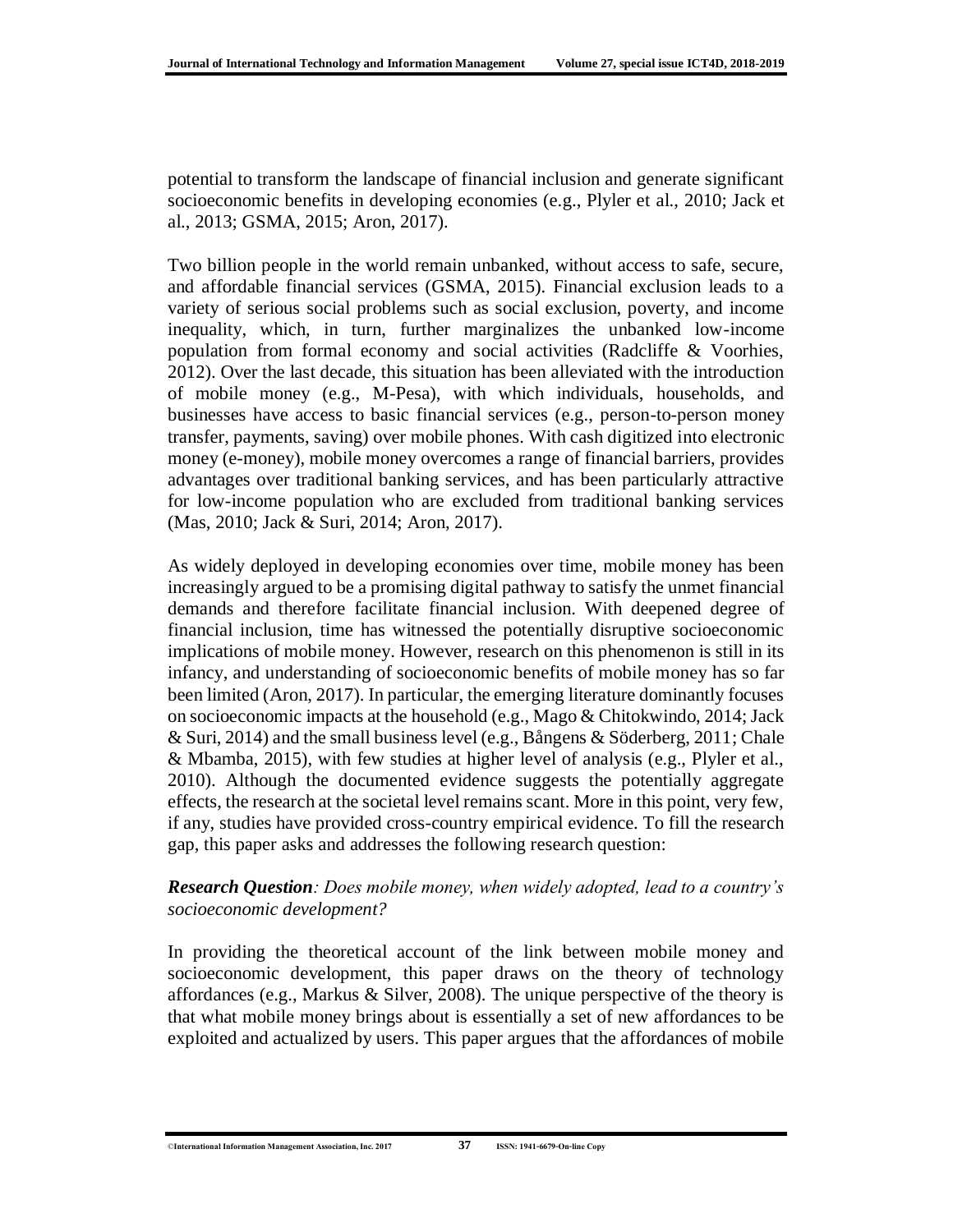money, once actualized on a massive scale, generate not only immediate socioeconomic benefits, but the conditions for subsequent affordances that are likely to be triggered and actualized to produce far-reaching socioeconomic impacts at a higher level. As the affordances and the impacts realized at different levels build on and reinforce each other, socioeconomic development is precipitated at the societal level.

Using a number of empirical specifications based on Difference-in-Differences approach and Granger causality test, this paper notably finds that successful takeoff of mobile money deployment in an developing economy leads to economic growth, and not *vice verse*. In addition, the results show that the positive effect grows over time as a greater population adopts mobile money. Robustness checks not only corroborate the main results, but reveal that the positive increasing effect of mobile money holds even when controlling for mobile phone usage. The findings contribute to the emerging literature by establishing the positive relationship between successful mobile money deployment and socioeconomic development, which is, to the best of the author's knowledge, the first cross-country evidence. The remainder of this paper is structured as follows. Section 2 reviews the literature of mobile money in developing economies and discusses technology affordances of mobile money. In Section 3, research methodology is described. Main results are reported in Section 4 and a series of robustness checks are conducted in Section 5. Section 6 closes this paper with discussions of theoretical and practical implications.

## **LITERATURE REVIEW**

This section first discusses mobile money and its deployment and adoption in developing economies, especially in Sub-Saharan Africa. Then, the theory of technology affordances is applied to provide the theoretical account of the link between mobile money and socioeconomic development, followed by the review of the socioeconomic benefits of mobile money at micro-, meso-, and macro-level. Finally, based on the theoretical discussion and reviewed evidence, this section develops a testable hypothesis.

#### **Mobile Money in Developing Economies**

Mobile money, also called mobile financial services, refers to the use of information and communication technologies (ICT) and non-bank retail channels to extend the delivery of basic financial services to users who would not be reached profitably with traditional branch-based financial services (GSMA, 2015). By definition, mobile money is primarily deployed in developing economies to facilitate financial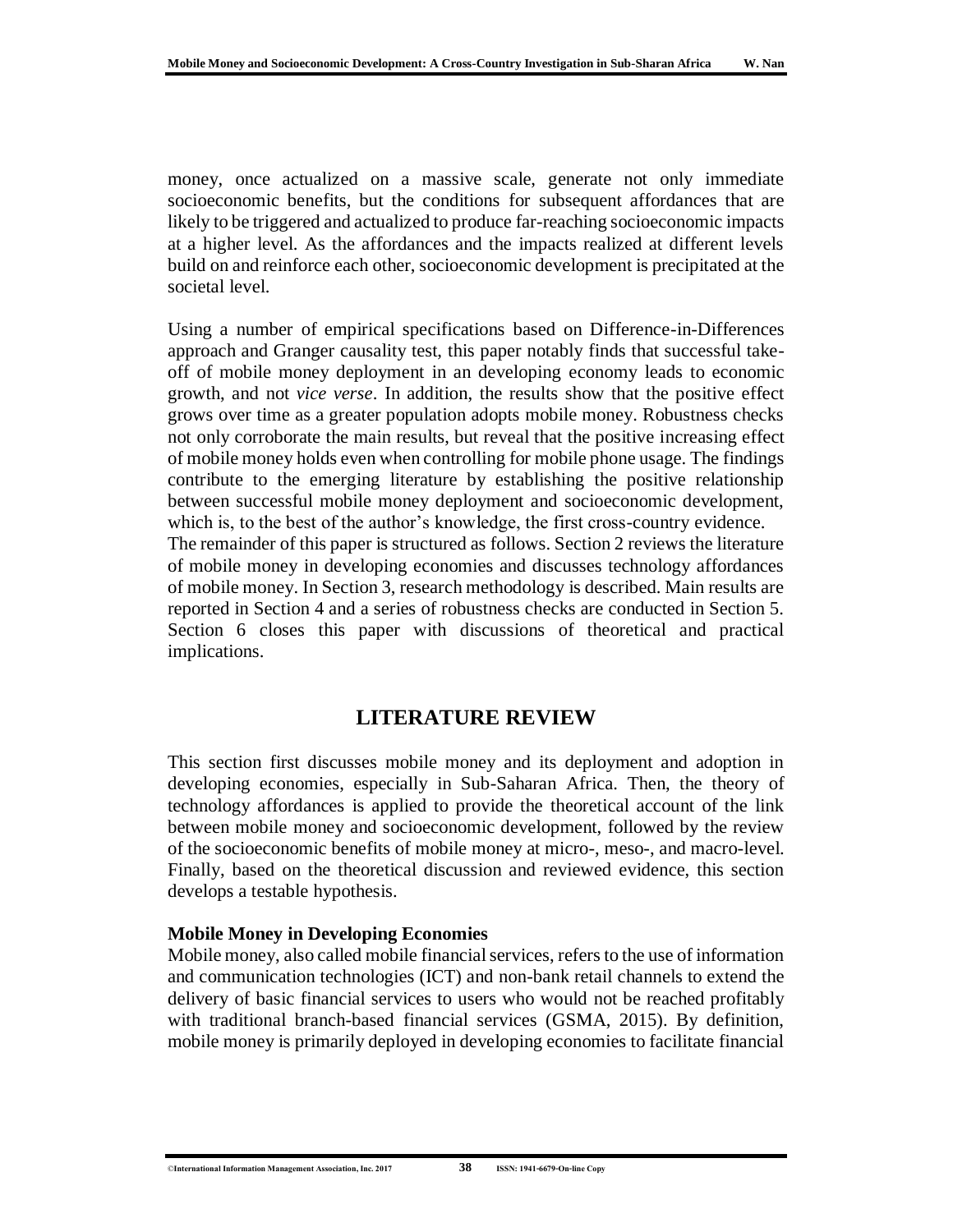inclusion and socioeconomic development. Therefore, it is important to conceptually demarcate mobile money from other mobile technology-based financial services, i.e., mobile banking in developed economies. The distinguishing characteristics are that 1) users can sign up for the service *without* an existing bank account; 2) users can convert cash and e-money into each other by visiting an authorized transactional agent outside of bank branches; and 3) users initiate transactions using an interface that is available on basic mobile handsets. The fundamental differences are summarized in Table 1.

|                                   | <b>Mobile Money</b>                                                                       | <b>Mobile Banking</b>                                                                                  |  |  |
|-----------------------------------|-------------------------------------------------------------------------------------------|--------------------------------------------------------------------------------------------------------|--|--|
| <b>Primary focus</b>              | To provide basic financial<br>services via mobile phone to<br>achieve financial inclusion | To deliver existing banking<br>services via mobile phone<br>make<br>them<br>easily<br>to<br>accessible |  |  |
| <b>Deployed</b><br>mainly<br>in   | Developing economies                                                                      | Developed economies                                                                                    |  |  |
| <b>Target</b><br>customer<br>base | Low-income<br>population<br>with limited<br>access<br>to<br>financial services            | Existing customers                                                                                     |  |  |
| <b>Banking business</b>           | Little credit provision                                                                   | Deposit-taking and credit<br>services                                                                  |  |  |
| <b>Example</b>                    | M-Pesa                                                                                    | Apple Pay                                                                                              |  |  |

#### **Table 1. Comparison of Mobile Money and Mobile Banking**

Mobile money is made possible by digitally reconfiguring existing sociotechnical elements that were previously disconnected (Yoo et al., 2012). In particular, taking advantage of powerful affordances of digital technologies (Kallinikos et al., 2013), mobile money providers are able to orchestrate telecommunication infrastructure, a network of transactional agents, and mobile phones to establish an end-to-end digital financial services system. Whereas telecommunication infrastructure provides technical foundation, the agents play a key role by offering front-line customer service, including, but not limited to, registration for the service, cash-in, and cash-out. By visiting an authorized "brick-and-mortar" agent, users create mobile money account under instruction. Then, a user can start cash-in process converting cash into e-money stored in mobile money account. With value stored, the user may initiate a range of financial transactions such as person-to-person money transfer, bill payment, airtime top-up. In the case of receiving e-money from individuals, merchants, or institutions, the recipient can exchange e-money for cash at an agent—the cash-out process.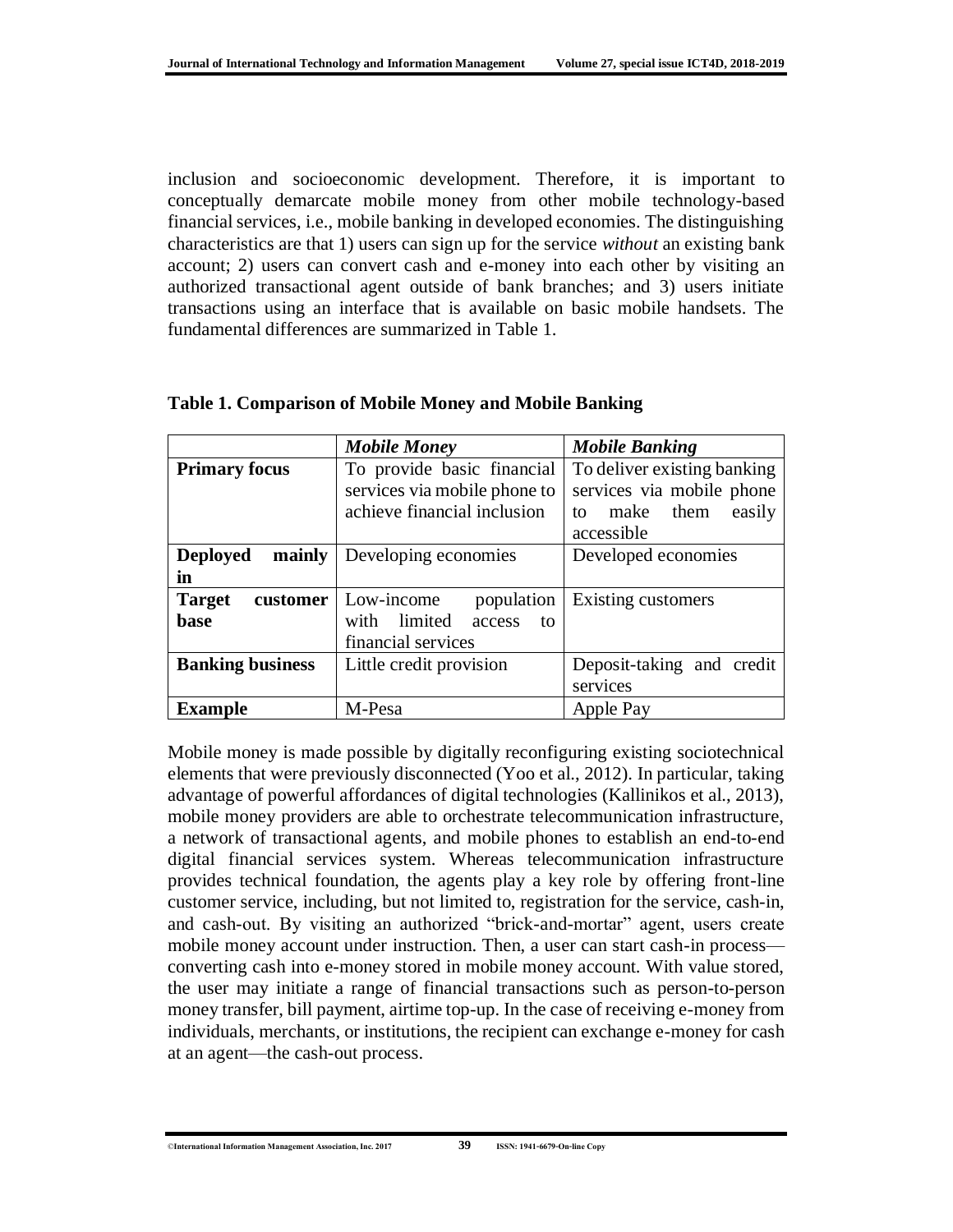Leveraging on high penetration of mobile phones and widely scattered transactional agents (Mas & Morawczynski, 2009; Kendall et al., 2012; GSMA 2015), mobile money is able to serve as an alternative to and/or substitute for traditional banking services. Mobile phone—"*a bank branch in the pocket*"—is empowered to carry a sizable function of banking services. Likewise, transactional agent—"*a bank branch in the neighbourhood*"—that would have otherwise little to do with banking services are empowered to function as bank branches. As penetration rate grows, mobile money is believed to broaden reach and coverage of basic financial services at affordable costs into populations who would otherwise be excluded from traditional banking services (e.g., GSMA, 2015; Evans & Pirchio, 2015; Beck et al., 2016; Aron, 2017).

Since its inception, mobile money has been widely deployed and adopted in developing economies, especially in Sub-Saharan Africa. As of 2015, mobile money was available in 93 countries via 271 deployments. In 2015, 37 economies had ten times more registered agents than bank branches, and registered customer accounts grew 31% to reach a total of 411 million globally. In terms of transaction volume, mobile money processed over a billion transactions in December 2015, which was more than double what PayPal processed globally (GSMA, 2015). Number of transactions (per 1,000 adults) and value of the transactions (% of GDP) in several Sub-Saharan African countries with successful mobile money deployments are depicted in the left and right panel of Figure  $1<sup>1</sup>$ . This figure suggests the potential substantive socioeconomic effects of mobile money; that is, the disruptive financial innovation facilitates active participation of users in economic activities, and has gradually become a crucial financial tool in driving socioeconomic development.

 $\overline{\phantom{a}}$ 

<sup>1</sup> The data were collected from International Monetary Fund Financial Access Survey: [http://data.](http://data.imf.org/?sk=E5DCAB7E-A5CA-4892-A6EA-598B5463A34C/) [imf.org/?sk=E5DCAB7E-A5CA-4892-A6EA-598B5463A34C/](http://data.imf.org/?sk=E5DCAB7E-A5CA-4892-A6EA-598B5463A34C/) (visited on December 13, 2018).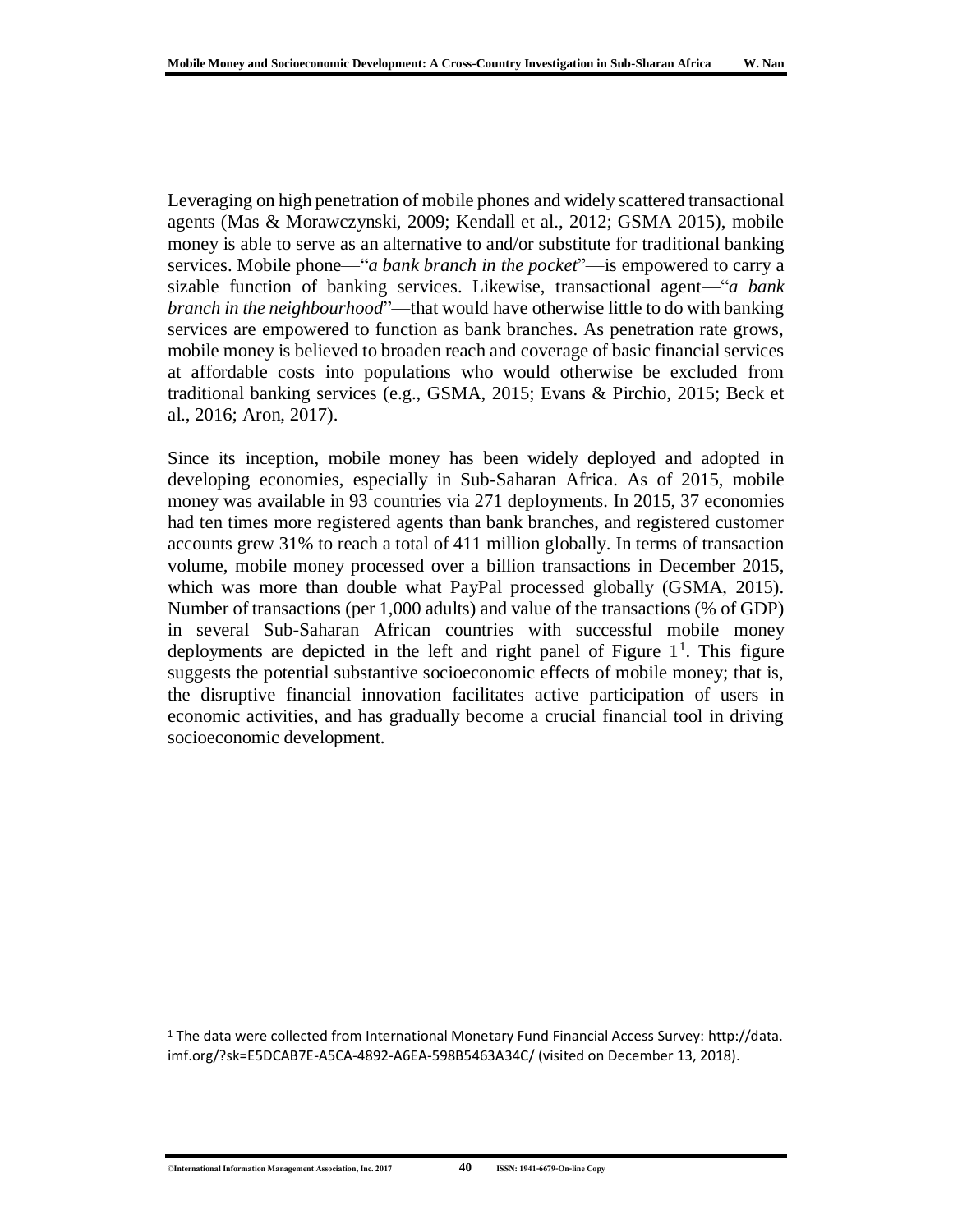

**Figure 1. Number of Mobile Money Transactions (per 1,000 adults) and Value of the Transactions (% of GDP) by Country**

#### **Technology Affordances of Mobile Money**

Technology affordance refers to "*an action potential, that is, to what an individual or organization with a particular purpose can do with a technology or information system*" (Majchrzak & Markus, 2012, pp. 832). By digitally orchestrating a new set of sociotechnical elements and relationships, an ICT innovation can bear multifunctionality (Yoo et al., 2012), which generates multiple affordances available to users. Users with different capabilities and purposes are able to achieve a variety of goals by exploiting and exploring multiple affordances of an innovation (Markus & Silver, 2008). For example, a smart phone can be used as a navigator, a music player, a digital camera, and a social media tool, which will lead to outcomes of different degrees and types. More in this point, as products and services are accessed, delivered, and consumed in a digital way, users are afforded the ability to circumvent traditional socioeconomic frictions (e.g., time-space constraints), and leverage data, knowledge and resources that were previously hardly accessed. For instance, crowdfunding affords entrepreneurs not only the ability to collect funds from the crowd, but the possibility to take advantage of non-financial value (e.g., knowledge of product development, marketing, human capital) provided by the crowd (e.g., Lehner et al., 2015).

Given its explanatory power, the technology affordances perspective has been increasingly applied to examine uses and consequences of an innovation (e.g., Leonardi, 2013), and received further theoretical development. Extending the previous theory that was focused on individual-level affordances as action potentials, Strong et al. (2014) shifted the focus from action potentials toward actualization of the potentials and theorized the process of actualizing affordances of an innovation in an organizational context, which explains organizational-level change. It is argued that when the primary affordances of an innovation (concerned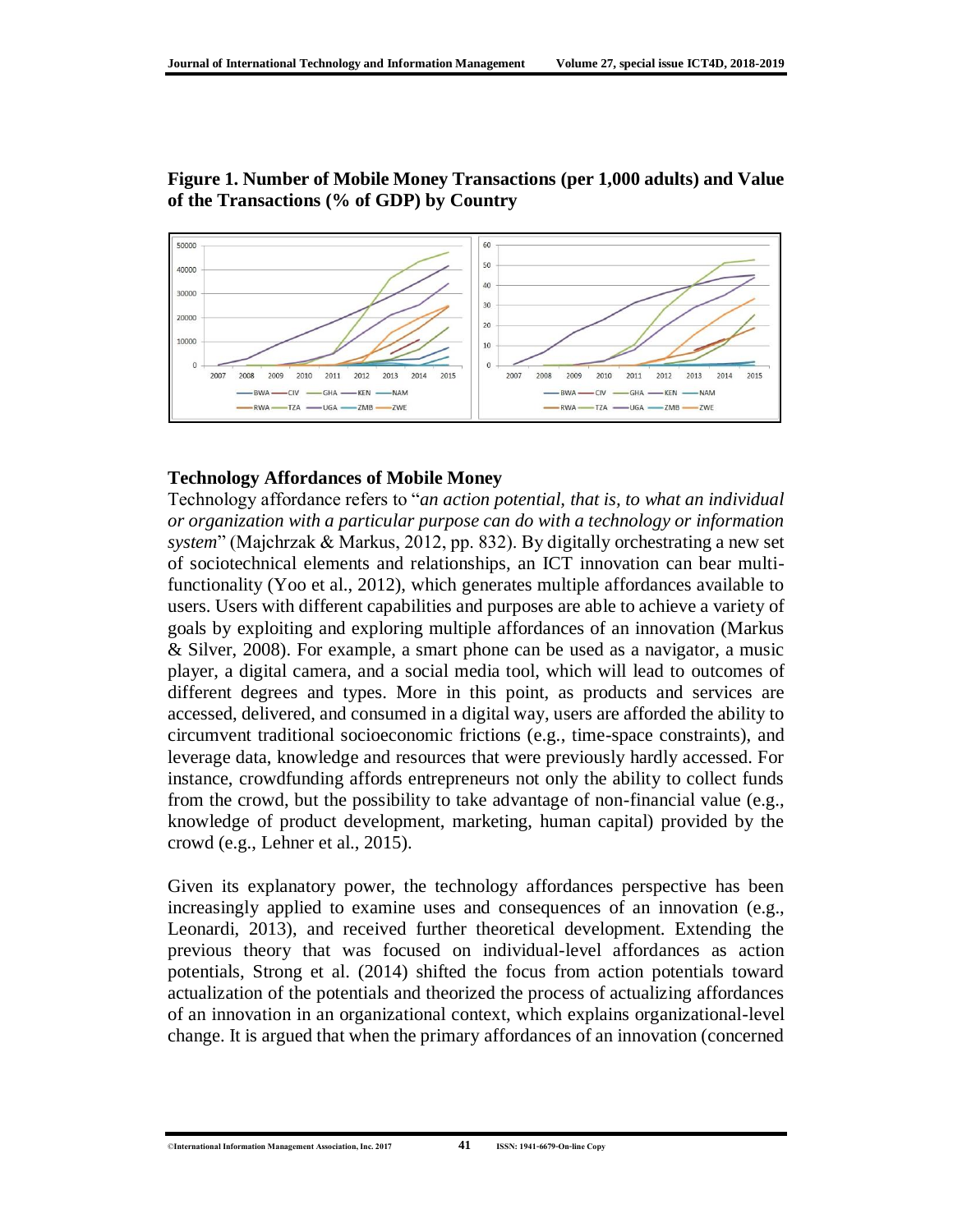with key functions and capabilities) are perceived advantageous over existing practices and processes, the affordances are being simultaneously actualized by many individual actors. Such dynamic actualization not only generates immediate concrete outcomes, but may create enabling, stimulating, and releasing conditions under which a group of actors enact secondary and tertiary affordances (Strong et al., 2014). The newly enacted affordances are likely to be interrelated and interactive, and their actualization may contribute to achieving goals at group and/or organizational level. In the context of ICT innovations for development, it is therefore arguable that when affordances of an innovation are actualized by individual users on a large scale, a set of ripple affordances at collective level are likely to be unleashed, triggered, and actualized, the socioeconomic benefits of which build on, reinforce each other, and are aligned to produce socioeconomic development at societal level over time.

To understand the affordances of mobile money, it is necessary to briefly survey the landscape of financial services in developing economies. Prior to the advent of mobile money, low-income population has limited access to traditional banking services, due to poor formal financial infrastructure (e.g. low penetration of bank branches and ATMs) (Triki & Faye, 2013), and a series of financial barriers including accessibility, affordability and eligibility (Beck et al., 2008). Thus, it is not surprising that the financially excluded group has to rely on informal financial services, i.e., hiding cash under the mattress, participating in saving groups with, sending money via bus driver, etc. However, none of them can sufficiently satisfy financial needs because of costs and risks associated with cash, i.e., theft, loss, limited liquidity, etc. (Mas, 2010; Mbiti & Weil, 2011). The fundamental problem of insufficient formal and informal financial services is attributable to excessive immersion in cash (Radcliffe & Voorhies, 2012). Cash needs to be kept, transported, and circulated in physical way, and hence creates considerable frictions in developing economies where financial as well as basic public infrastructures remain underdeveloped. Consequently, in such economies, the access and use level of quality financial services meeting basic financial needs is rather limited.

Against this backdrop, mobile money is developed to cater to the basic financial needs of individuals, households, and businesses, especially those who are marginalized from traditional banking services (Radcliffe & Voorhies, 2012; Evans & Pirchio, 2015; Aron, 2017). The fundamental novelty of mobile money lies on the digitization of cash into e-money and the use of mobile phones as the media for financial transactions. With e-money, mobile money can relax time-space constraints and helps users stay out of costs and risks associated with cash (Mas, 2010; Mbiti & Weil, 2011). As such, mobile money reduces a variety of transactions costs including costs of sending and receiving money over distances,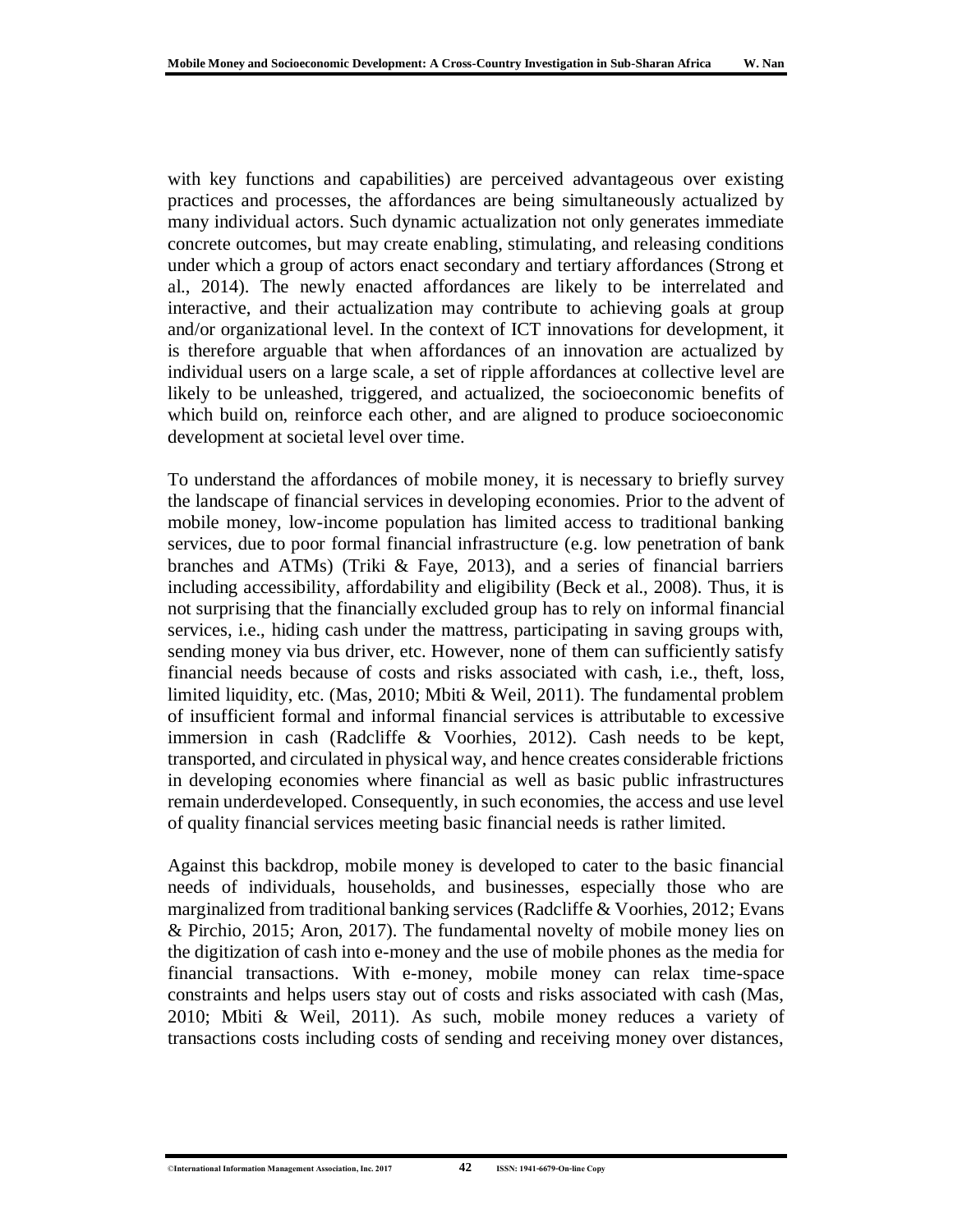transport costs of travel to a bank or government office, coordination costs between consumers and goods/services providers, and opportunity costs such as loss of money (Ramada-Sarasola, 2012; Aron, 2017). Therefore, *the primary affordances of mobile money are that users are afforded the ability to have access to a number of basic financial services, and conduct effective financial transactions with reduced costs than ever before*.

As will be discussed shortly, actualization of the primary affordances on a massive scale not only generates the immediate socioeconomic benefits, but creates enabling, stimulating, and releasing conditions under which additional affordances are likely to be triggered and actualized. The actualized affordances include, but are not limited to, improved household income, enhanced consumption and output of goods and services, capital accumulation, optimized capital and human resource allocation within households and businesses, and increased volume and velocity of financial transactions (Jack et al., 2010; Ramada-Sarasola, 2012; Aron, 2017), which, together, are believed to contribute to broader socioeconomic development. In the spirit of the transformational mechanism (from micro- to macro-level) (Hedström et al., 1998), we expect to observe socioeconomic benefits afforded by mobile money at varied levels, ranging from the individual/household through business to community level.

#### **Mobile Money and Socioeconomic Development**

Based on the theoretical discussion of technology affordances of mobile money, this sub-section reviews empirical evidence on socioeconomic benefits at micro-, meso-, and macro-level.

#### *Mobile Money and Household Welfare*

A growing body of studies shows that actualization of the primary affordances of mobile money, especially the instant e-money transfer, produces the immediate socioeconomic benefits concerning household welfare improvement. First, household income and consumption are enhanced due to frictionless e-money transfer among friends and family members via mobile money. For example, lowincome households in rural areas in Kenya reported that income increased by up to 30% through transfers from their social networks (Morawczynski & Pickens, 2009). With disposable income, household consumption is improved. Jack and Suri (2011) observed that annual individual expenditure of M-Pesa users was, on average, 67% higher than that of non-users. Second, through instant e-money transfer, households are afforded the ability to smooth negative shock arising from events such as drought, disease, school dropout, to which households would otherwise have been susceptible (Jack & Suri, 2014; Aker et al., 2016). Third, mobile money also affords household users the ability to facilitate financial transactions that benefit family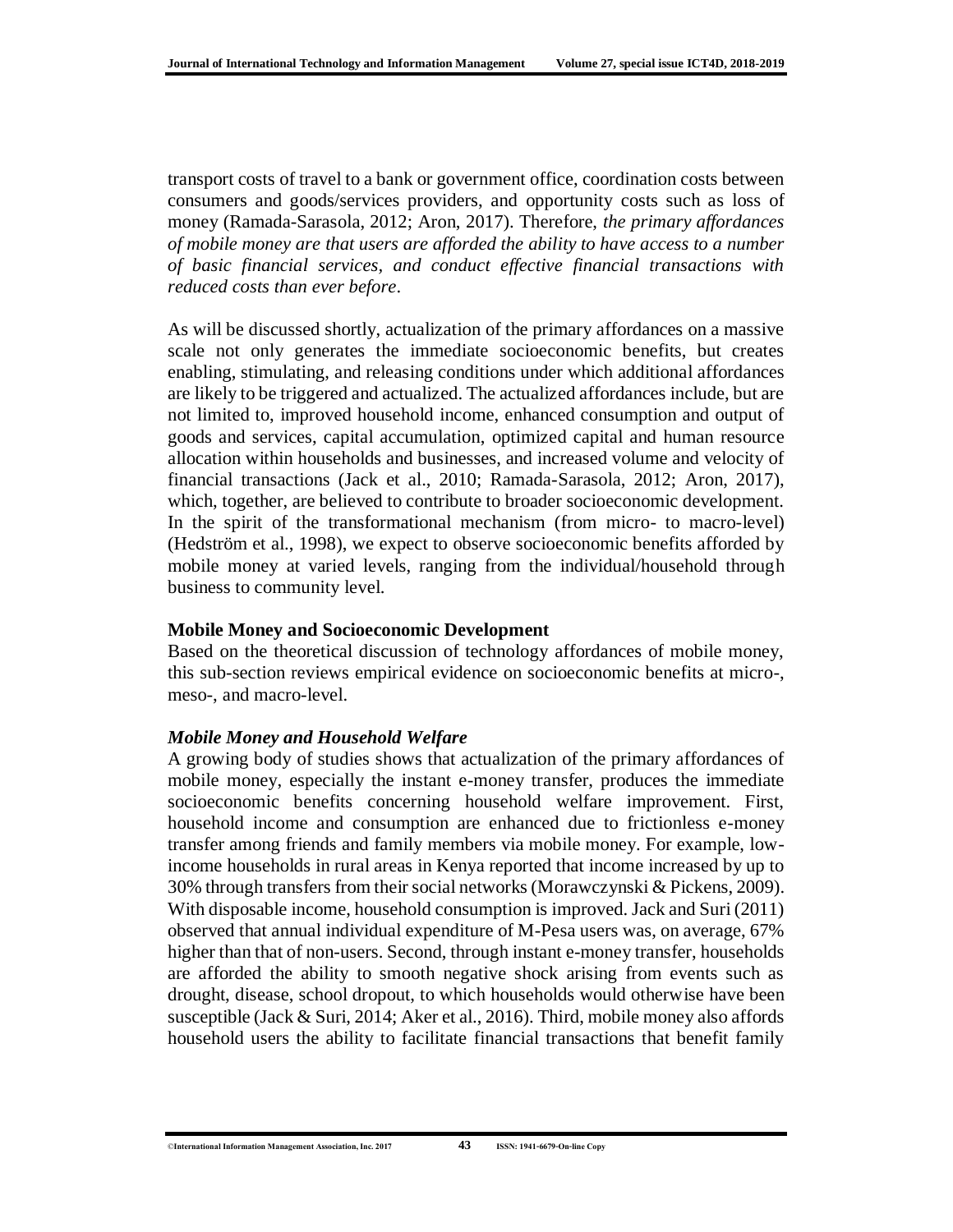businesses. Sekabira and Qaim (2017) found that mobile money enables smallholder coffee farm households in Uganda to accumulate capital and assets by improving agricultural marketing (e.g., transactions with buyers from distant regions) and facilitating off-farm economic activities (e.g., small businesses in trade, handcrafts), which would have been difficult to achieve.

Improved household welfare, afforded by mobile money, creates enabling conditions under which households can enact and actualize additional affordances. In cases when income and consumption effect of mobile money helps bring households out of poverty and negative shock, the beneficiaries are afforded the opportunity to invest more in human capital, compared with the case where mobile money is absent. Such households may support family members to acquire skills, and stretch the spectrum of labor decisions by engaging in higher-risk but higherreturn occupations or migrating to higher-return labor markets (Jack & Suri, 2011). Mobile money, therefore, may contribute indirectly to quality of workforce and a high level of labor force participation in economic activities. In addition to human capital, the above evidence implies that mobile money may facilitate greater capital accumulation, more efficient family businesses investment, and a higher level of self-employment. It is arguable that affordances of mobile money, once realized on a massive scale, can not only produce the immediate socioeconomic impacts on household welfare, but contribute to socioeconomic development through improved human and financial capital.

#### *Mobile Money and Small Businesses Growth/Creation of New Businesses*

Small businesses in developing economies often suffer several financial constraints such as lack of access to funds, debt collection, liquidity, cash-flow management and low sales (Bångens & Söderberg, 2011). Since use of e-money can substantively reduce transactions costs and facilitate financial trade (Simiyu & Oloko, 2015; Nyaga & Okonga, 2014), mobile money affords small businesses the ability to circumvent those financial bottlenecks and improve business operation and growth. Chale and Mbamba (2015) agreed with Bångens and Söderberg (2011) that small businesses in Tanzania benefit from mobile money in various aspects including sales transactions, purchase of stock, receiving payment, and payment of goods and services, which is translated into improved financial performance. More evidence has been documented in Kenya. Small businesses experience growth in sales revenue by saving and receiving money, and making payments through mobile money (Kirui & Onyuma, 2015; Ngaruiya et al., 2014; Wanyonyi & Bwisa, 2013), which, in turn, speeds up the cycle from capital to inventory to receivables and back to capital for future investment (Higgins et al., 2012).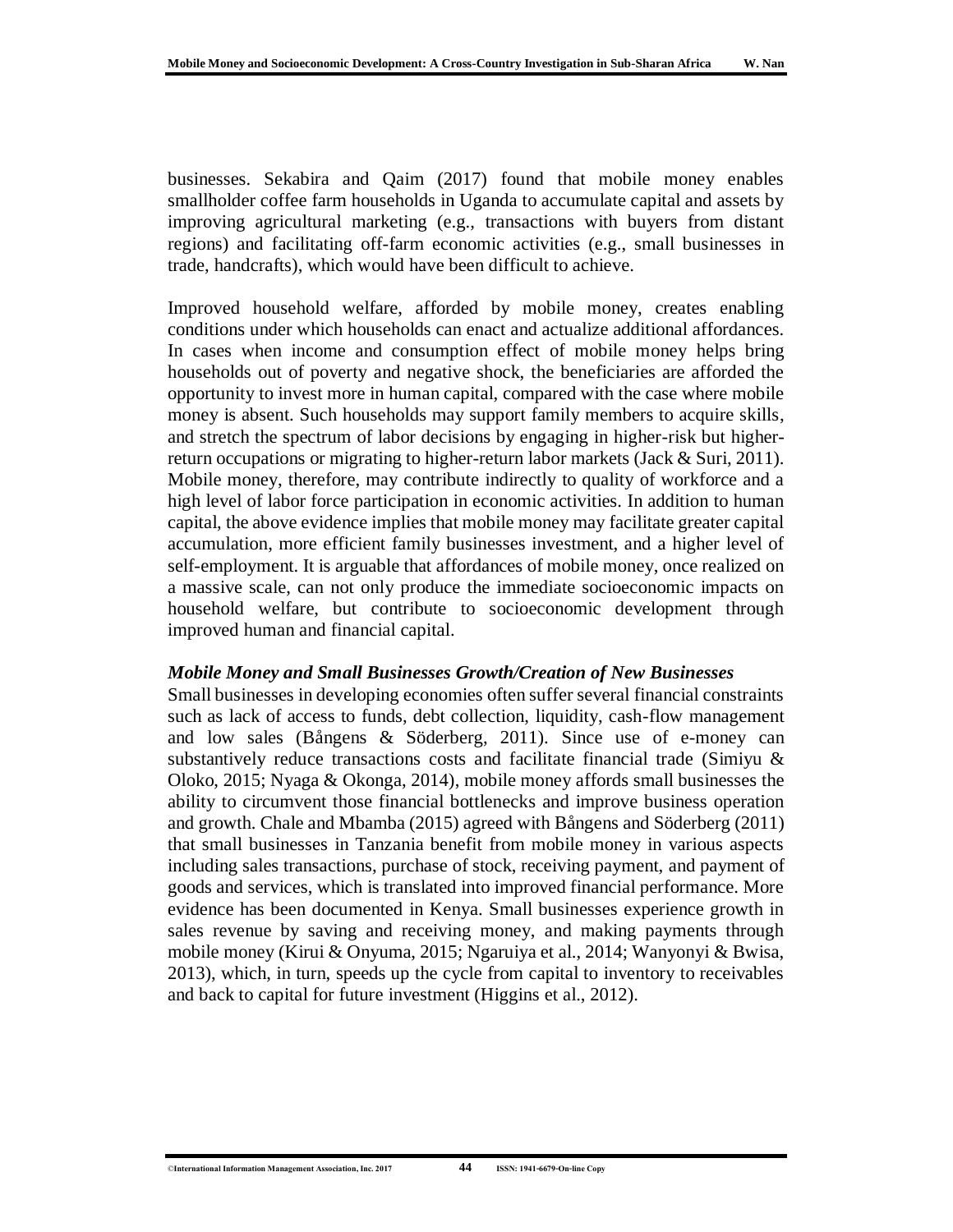Not only this, since mobile money serves as a foundational electronic payment infrastructure, it also affords entrepreneurs the opportunity to adopt new business models that contribute to socioeconomic development. For example, anecdotal evidence is that the new venture, M-Kopa in Kenya, was created to enable off-thegrid households in remote locations to access to electricity by taking a solar system home, and paying a daily amount through mobile money (M-Pesa) (Klapper et al., 2016). Also, mobile money is being integrated into healthcare systems to help marginalized community access healthcare services through mobile phones<sup>2</sup>. The use case of mobile money in supporting venture creation can also be found in microinsurance industry (Gencer, 2011).

Whereas immediate economic benefits, afforded by mobile money, are concerned with improved business operation/performance and creation of new businesses, a set of subsequent ripple affordances are believed to generate far-reaching socioeconomic implications at the societal level. First, small businesses constitute a vast majority of business community in developing economies, especially in Sub-Saharan Africa (Mead & Liedholm, 1998). Second, small businesses play a pivotal role because they serve as a major source of producing goods and services; generating income to facilitate consumption; creating employment to develop a group of skilled workers; and reducing poverty, among other observed and unobserved socioeconomic effects (Beck et al., 2005). Finally, technological innovations and new ventures enabled by mobile money add new jobs and income within those markets and provide socioeconomic benefits to marginalized community who would otherwise continue to be sidelined.

#### *Mobile Money and Community Development*

Given socioeconomic benefits, directly and indirectly afforded by mobile money, at the household and business level, the aggregate effects seem plausible at the community level, where mobile money is widely adopted. A few studies suggest that mobile money can serve as an engine for community development and local economy. Ramada-Sarasola (2012) maintained that affordances of mobile money, once widely actualized in a community, produces impacts on increasing efficiency of local financial market, boosting local infrastructure, increasing labor demand, and increasing the need for local innovations. Likewise, Plyler et al. (2010) empirically examined the spillover and ripple effects of M-Pesa in Kibera (urban slum), Muranga and Kitui (two rural districts), Kenya. The study showed that both users and non-users benefit from the actualized affordances of M-Pesa through the four overarching socioeconomic effects, along with 11 sub-effects, at the

 $\overline{\phantom{a}}$ 

<sup>2</sup> https://www.gsma.com/mobilefordevelopment/programme/mhealth/mobile-moneytransforming-healthcare-in-emerging-markets/ (visited on December 13, 2018).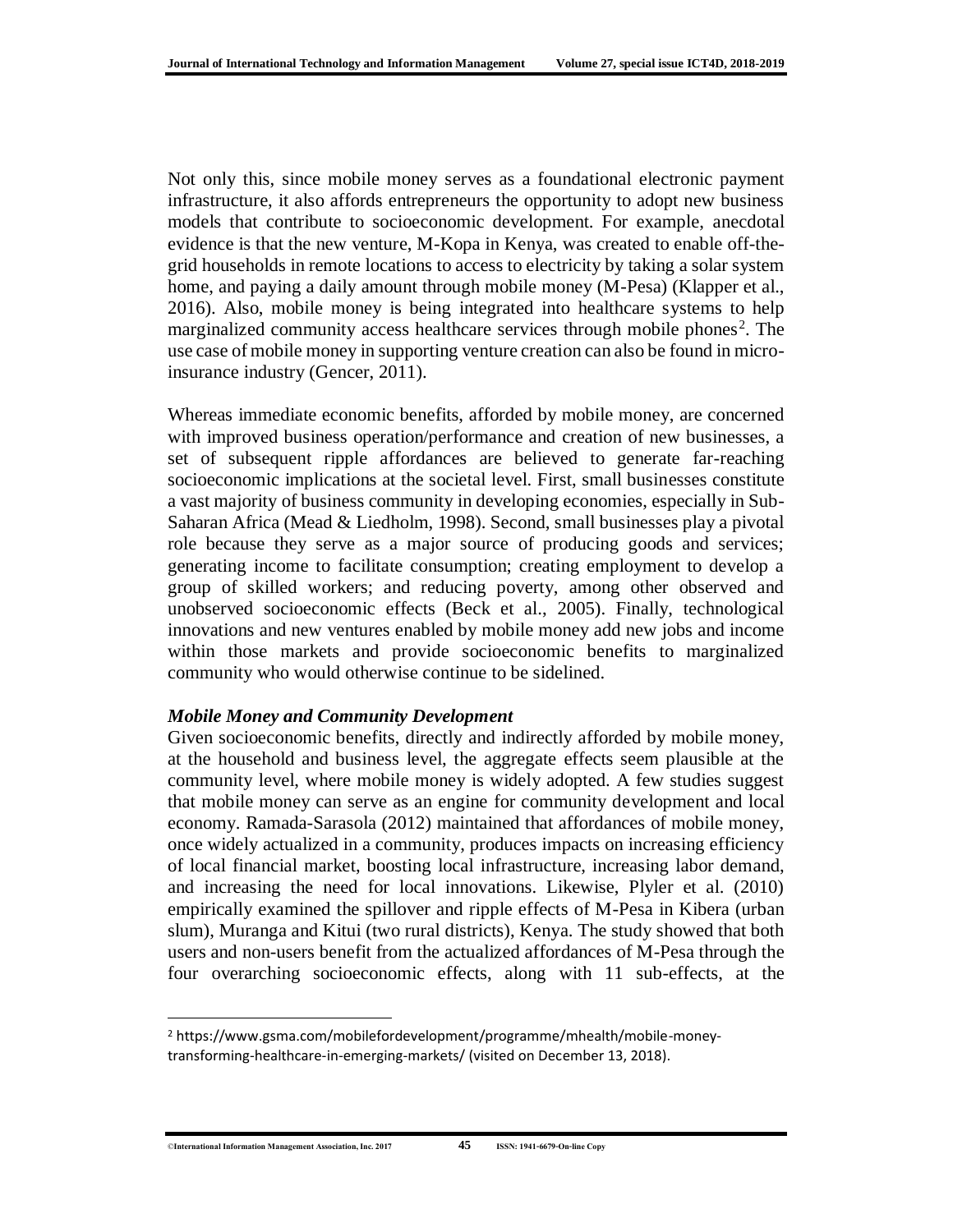community level: local economic expansion (money circulation, expansion of businesses, and employment opportunities), security (money, food, and physical), capital accumulation (human, social, and financial capital) and business environment (transactions ease and quality control). In the similar vein, Yokossi (2017) recently found that ubiquitous access to mobile money services in communities of Kenya contributes to local economic activity and performance.

#### *Mobile Money and Financial Inclusion/Financial Sector Development*

Once adopted on a massive scale, mobile money affords the improved financial inclusion and financial sector development. On the one hand, given the lack of access to quality financial services in developing economies, the rural poor households are willing to adopt and use mobile money for it provides an accessible, convenient, cheap, and secure way of transferring money, saving money, and making payments (e.g., Mbiti & Weil, 2011; Mago & Chitokwindo, 2014). Mas and Ng'weno (2012) showed that mobile money is regarded as an efficient alternative to and complement with cash in business transactions for informal small businesses. At macro level, Evans and Pirchio (2015) theorized that mobile money is more likely to take off and expand financial inclusion in poorer counties that lack formal financial infrastructure (e.g., low penetration of bank branches and ATMs). On the other hand, a growing body of studies shows the impact of mobile money on financial sector development. For example, Gencer (2011) argued that as mobile money reaches the previous financially excluded segments, it can afford the capture of new deposits from the informal sector and reallocation of financial capital to boost investment, production, and consumption. Also, Adam and Walker (2015) showed that mobile money helps to reduce the incompleteness of financial markets and increase the macroeconomic stability of the countries where mobile money is widespread, with benefits going mainly to rural, low-income households.

The socioeconomic implications of financial inclusion and financial sector development are well established. Deepened financial inclusion and efficient financial sector can enhance the quality and efficiency of financial intermediation, reduce the cost of capital, facilitate the efficient allocation of productive resources, and boost entrepreneurial activities, ultimately resulting in socioeconomic development (e.g., Asharf et al., 2006; Sarma & Pais, 2011; Sahay et al., 2015). Although the socioeconomic impacts have been predominantly considered with respect to formal financial services like bank accounts, given that mobile money has been found to contribute to greater financial inclusion and financial sector development in developing economies (e.g., Aron, 2017; Adam & Walker, 2015), this paper argues that a financial innovation like mobile money achieved outside the sphere of traditional financial institutions can also drive socioeconomic development.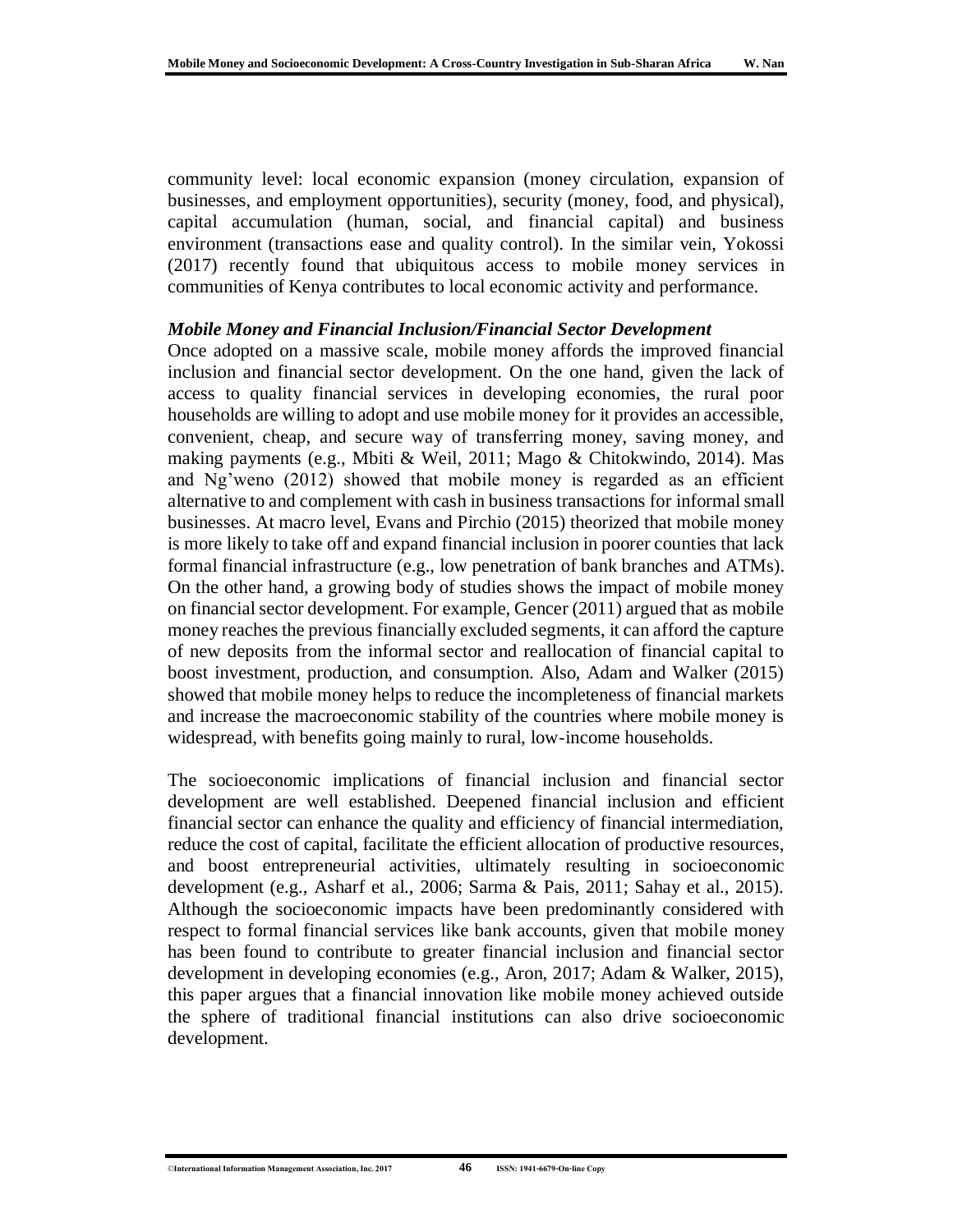#### **Recap: A Testable Hypothesis**

It is worth noting that the socioeconomic benefits afforded by mobile money at each level may interact, build on, and reinforce each other, igniting a spiral of socioeconomic development, as the theory of technology affordances suggests. Mobile money, as efficient and effective financial services, is found to promote household welfare. As a greater number of users integrate mobile money in their daily lives, mobile money turns into a fundamental payment infrastructure, which facilitates financial transactions for small businesses and spurs creation of new ventures. The output of those businesses produces more jobs and promotes household income that can be consumed, saved, and invested into human/financial capital. Also, the widespread use of mobile money deepens financial inclusion and financial sector development, which eliminates financial frictions and costs for both business and public sector to push the frontier of socioeconomic development that will ultimately benefit households.

The evidence reviewed at the household, business, community, and nation level (from micro to macro) suggests that mobile money holds the potential to lead to socioeconomic development. However, the research on mobile money impacts at the societal level remains scant. In the context of Kenya, Beck et al. (2016) found that the introduction of M-Pesa in 2007 explained 14% of the total factor productivity growth between 2006 and 2013. Yet, generalizability of the finding may be limited as the study only investigated a single country. In their cross-country study, Andrianaivo and Kpodar (2012) showed that the positive relation between financial inclusion (measured by number of deposits/loans accounts per head) and economic growth was stronger in countries where mobile money has been deployed. This finding, however, deserves further investigation because only three countries (Zambia, South Africa, and Kenya) were considered. Despite the limited evidence, the two studies point to the potential socioeconomic impacts of mobile money at the societal level.

To summarize the literature, it is arguable that mobile money, when adopted on a massive scale, can be considered as a driving force of socioeconomic development. To make it testable, this paper considers a particular aspect—economic growth of socioeconomic development, and formulates the following hypothesis:

*Hypothesis: Mobile money, when widely adopted, has a positive effect on a country's economic growth.*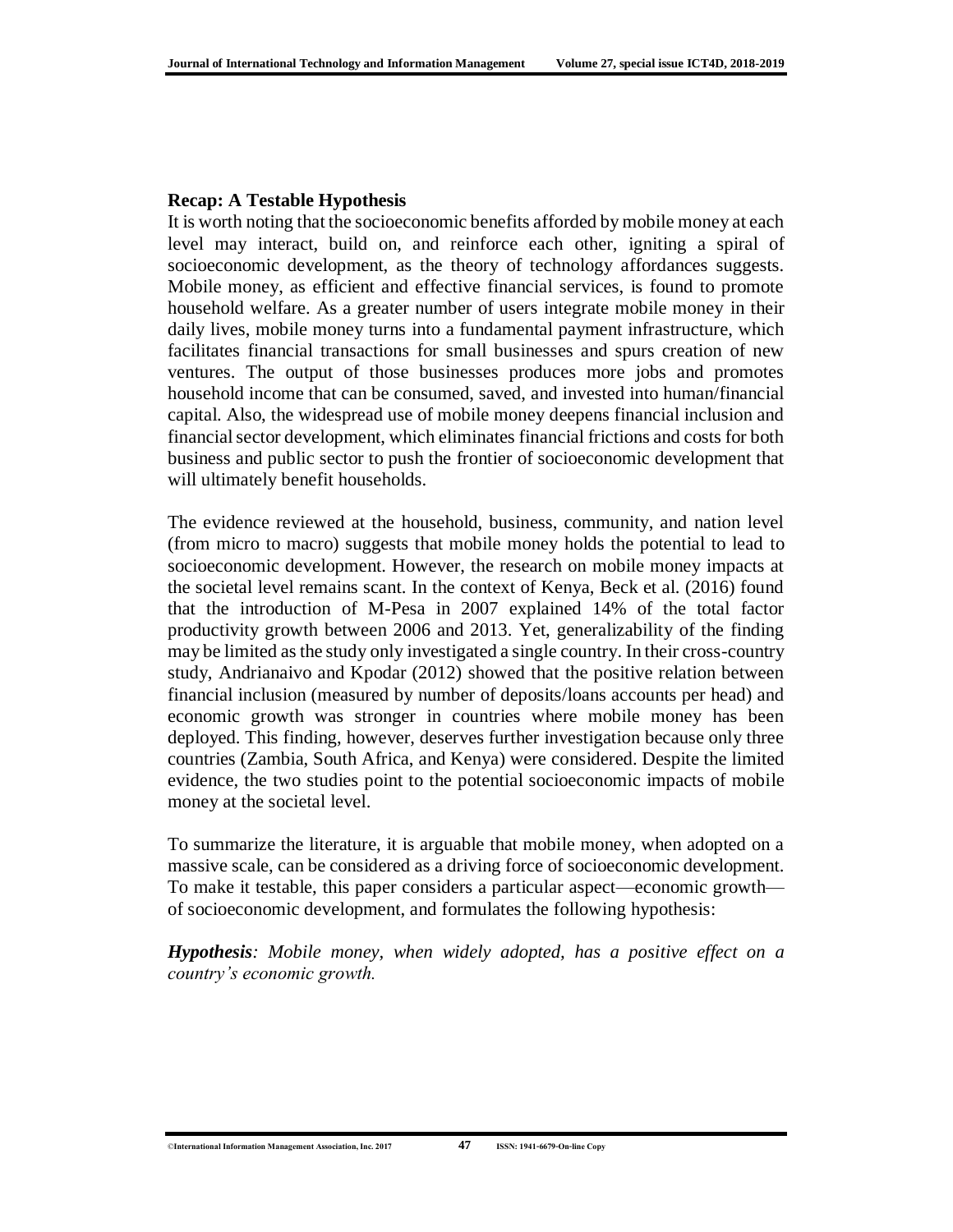## **METHODOLOGY**

Since mobile money has not been around for long, the macro level research is mainly constrained by limited data availability (Triki & Faye, 2013). One potential way to overcome this limitation and examine the link is to use Difference-in-Differences (DD) approach. The underlying logic of DD is to determine the effect of a treatment (e.g., policy, medication, training program, etc.) by measuring the differences of the mean changes in outcomes of treatment and control group in preversus post-period (Card & Krueger, 1993; Autor, 2003; Angrist & Pischke, 2008). For example, in their seminal study, Card and Krueger (1993) treated minimum wage law as a treatment, and investigated the impact of the law on employment growth by comparing fast food stores in New Jersey and Pennsylvania, one of which was affected by the law, while the other not.

In this spirit, this paper considers the *widespread adoption of mobile money* (or successful mobile money deployment) as a treatment, and attempts to examine the impact on economic growth by comparing countries, in which mobile money has been widely adopted, with countries where mobile money was not available (as of 2015) or identified as a failed deployment. In order to further explore the potential *causal* link, this study also implements the Granger causality test along with DD approach. The Granger test is a popular method to determine whether causes precede consequences and not *vice versa* (Granger, 1969). In what follows, the basic elements—treatment and control group, and time period—are constructed. Then, data and variables are described, and a set of models with respect to DD approach and Granger test are specified.

#### **Treatment, Control Group, and Time Period**

In using DD approach, the impact of a treatment would be more convincing if members in treatment and control group share similar characteristics i.e., patients with the same disease. In this logic, this paper decided to consider countries from the same region—Sub-Saharan Africa, instead of sampling from the population. The motive of choosing this area is threefold. First, the countries are closer to each other in socioeconomic sense relative to the case in which a Sub-Saharan African country is compared with a Latin American country; second, a majority of those countries are developing economies, and 75% of the population in this area do not have access to traditional banking services (Alexandre et al., 2011); and third, mobile money has been intensively deployed and rapidly adopted in this area (GSMA, 2015; Evans & Pirchio, 2015).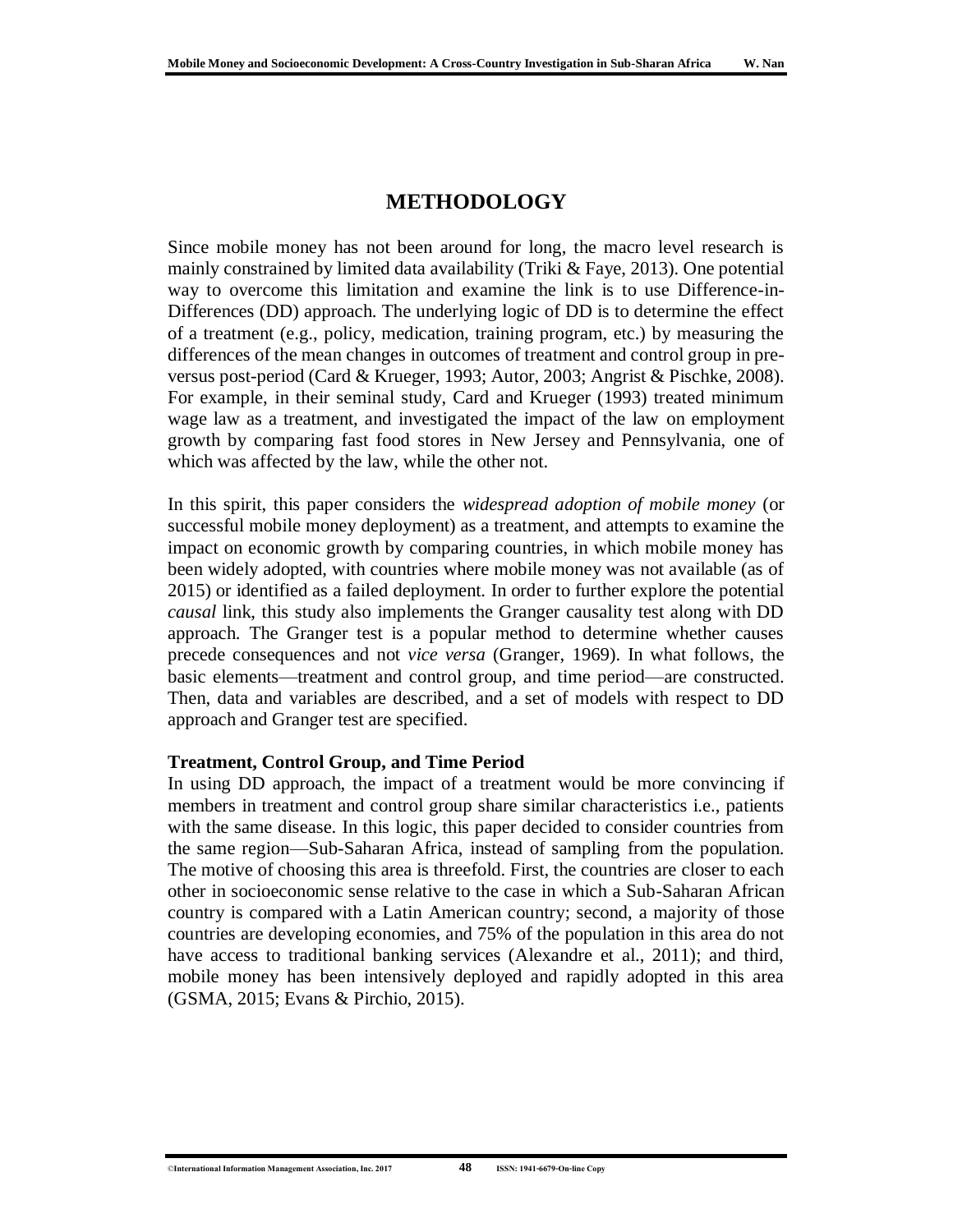The criterion distinguishing treatment and control group is *whether mobile money has been widely adopted*. As an emerging phenomenon, there is no hard, universal rule, and the decision has to be made in an exploratory fashion. However, in investigating adoption pattern of successful versus failed mobile money in developing economies, Evans and Pirchio (2015) concluded that mobile money either ignites and takes off quickly or does not at all. Based on that conclusion, this study determines countries in treatment group. Using number of mobile money accounts per 1,000 adults collected from International Monetary Fund Financial Access Survey<sup>3</sup>, this paper examines adoption patterns in Sub-Saharan African countries. Among those, the left panel of Figure 1 includes 6 countries that Evans and Pirchio (2015) identified as those with successful mobile money deployments. In the similar vein, this paper determines additional 4 countries that show successful mobile money adoption patterns (See right panel of Figure 2). This exploratory approach makes sense because penetration approaches toward 800 out of 1,000 adults in a few years since deployment. Taken together, treatment group consists of 10 countries (See Table 2).

### **Figure 2. Mobile Money Adoption in Countries with Successful Mobile Money Deployment (Treatment Group)**



As for the control group, there are two sub-sets. The first set includes 6 countries where mobile money had not been carried out as of 2015, according to GSMA Mobile Money Development Tracker<sup>4</sup>. This Tracker documents deployments of mobile money initiatives in developing economies around the world. The second set encompasses 5 countries with failed mobile money deployment as per Evans

 $\overline{\phantom{a}}$ 

<sup>3</sup> International Monetary Fund Financial Access Survey. URL[: http://data.imf.org/?sk=E5DCA](http://data.imf.org/?sk=E5DCAB7E-A5CA-4892-A6EA-598B5463A34C/) [B7E-A5CA-4892-A6EA-598B5463A34C/](http://data.imf.org/?sk=E5DCAB7E-A5CA-4892-A6EA-598B5463A34C/) (visited on December 13, 2018).

<sup>4</sup> GSMA Mobile Money Development Tracker. URL: [https://www.gsma.com/mobilefordevelo](https://www.gsma.com/mobilefordevelopment/m4d-tracker/mobile-money-deployment-tracker/) [pment/m4d-tracker/mobile-money-deployment-tracker/](https://www.gsma.com/mobilefordevelopment/m4d-tracker/mobile-money-deployment-tracker/) (visited on December 13, 2018).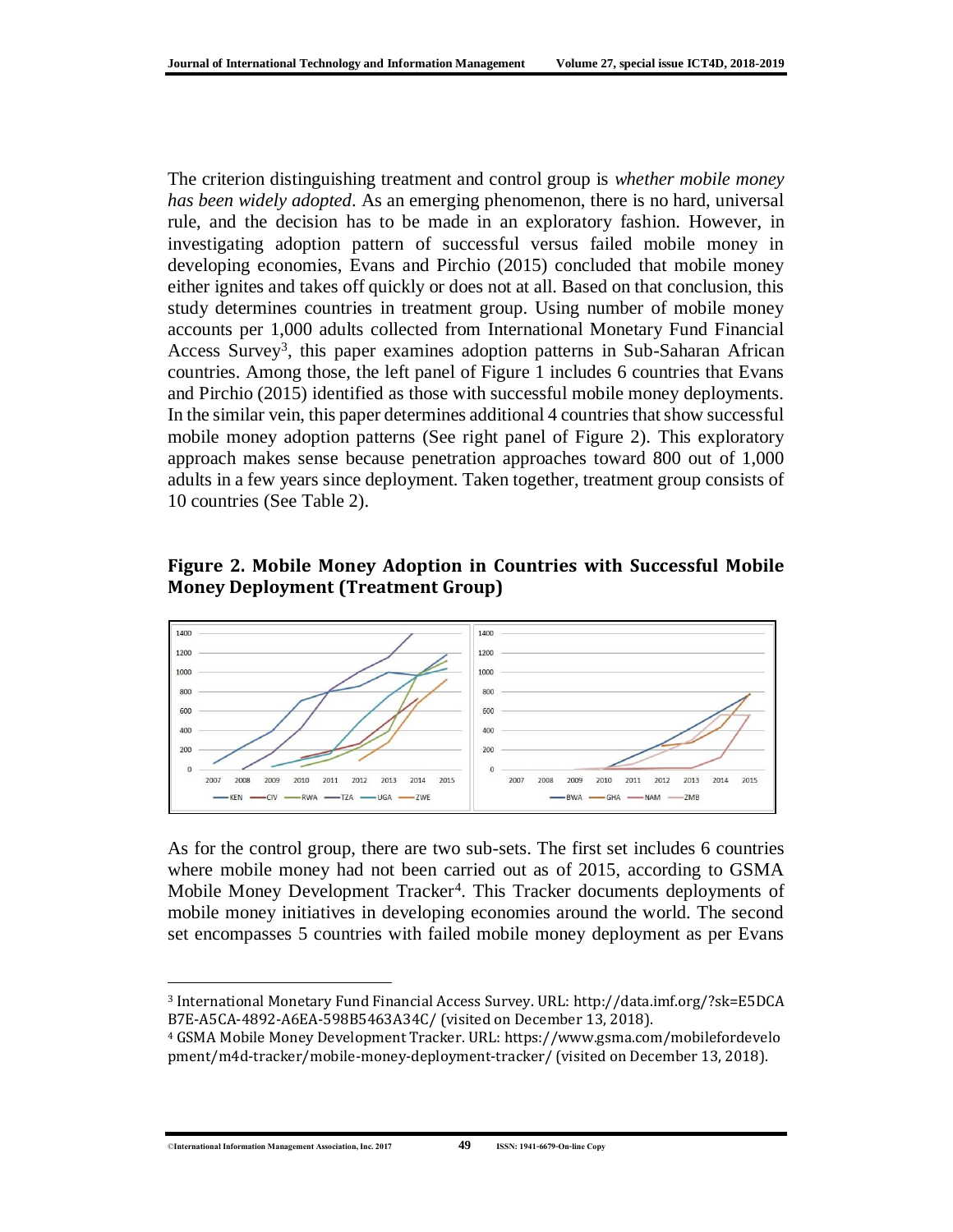and Pirchio (2015). In short, treatment and control group comprises 10 and 11 countries, respectively (See Table 2).

| <b>Treatment Group</b> | <b>Control Group</b>        |  |  |  |  |
|------------------------|-----------------------------|--|--|--|--|
| Botswana (BWA)         | Angola $(AGO)$              |  |  |  |  |
| Côte d'Ivoire (CIV)    | Burkina Faso (BFA)          |  |  |  |  |
| Ghana (GHA)            | Cape Verde (CPV)            |  |  |  |  |
|                        | Central African<br>Republic |  |  |  |  |
| Kenya ( <i>KEN</i> )   | (CAF)                       |  |  |  |  |
| Namibia (NAM)          | Chad $(TCD)$                |  |  |  |  |
| Rwanda (RWA)           | Comoros (COM)               |  |  |  |  |
| Tanzania (TZA)         | Equatorial Guinea (GNQ)     |  |  |  |  |
| Uganda $(UGA)$         | Madagascar $(MDG)$          |  |  |  |  |
| Zambia (ZMB)           | Nigeria (NGA)               |  |  |  |  |
| Zimbabwe (ZWE)         | South Africa (ZAF)          |  |  |  |  |
|                        | Sudan (SDN)                 |  |  |  |  |
| <b>Total: 10</b>       | <b>Total: 11</b>            |  |  |  |  |

**Table 2. Countries in Treatment and Control Group**

In addition to the treatment and control group, the other key element of DD approach is time period. According to GSMA Mobile Money Development Tracker, mobile money had been intensively launched in Sub-Saharan Africa between 2008 and 2010. Given this observation, this study decides to consider 5 years prior to and post this intensive launch period. It should be noted that there is no universal pre and post period in the dataset because the timing of mobile money deployment varies across countries. As a result, a balanced panel dataset is created, consisting of 273 country-year observations, with 21 countries ranging from 2003 to 2015.

#### **Variables**

Following the prior research (e.g., Datta & Agarwal, 2004), this paper uses GDP per capita growth rate (*GDPPCGR*) as dependent variable, measuring economic growth. This data was extracted from World Development Indicators. The key explanatory variable is Mobile Money (*MM)*, a dummy variable. It is assigned the value of 1 for treatment country in the year when mobile money is available; otherwise 0. In doing so, this variable can capture the effects of successful mobile money deployments on the treatment countries in post periods. This data was derived from GSMA Mobile Money Development Tracker. Following the prior studies (e.g., Sassi & Goaied, 2013), this paper considers three control variables: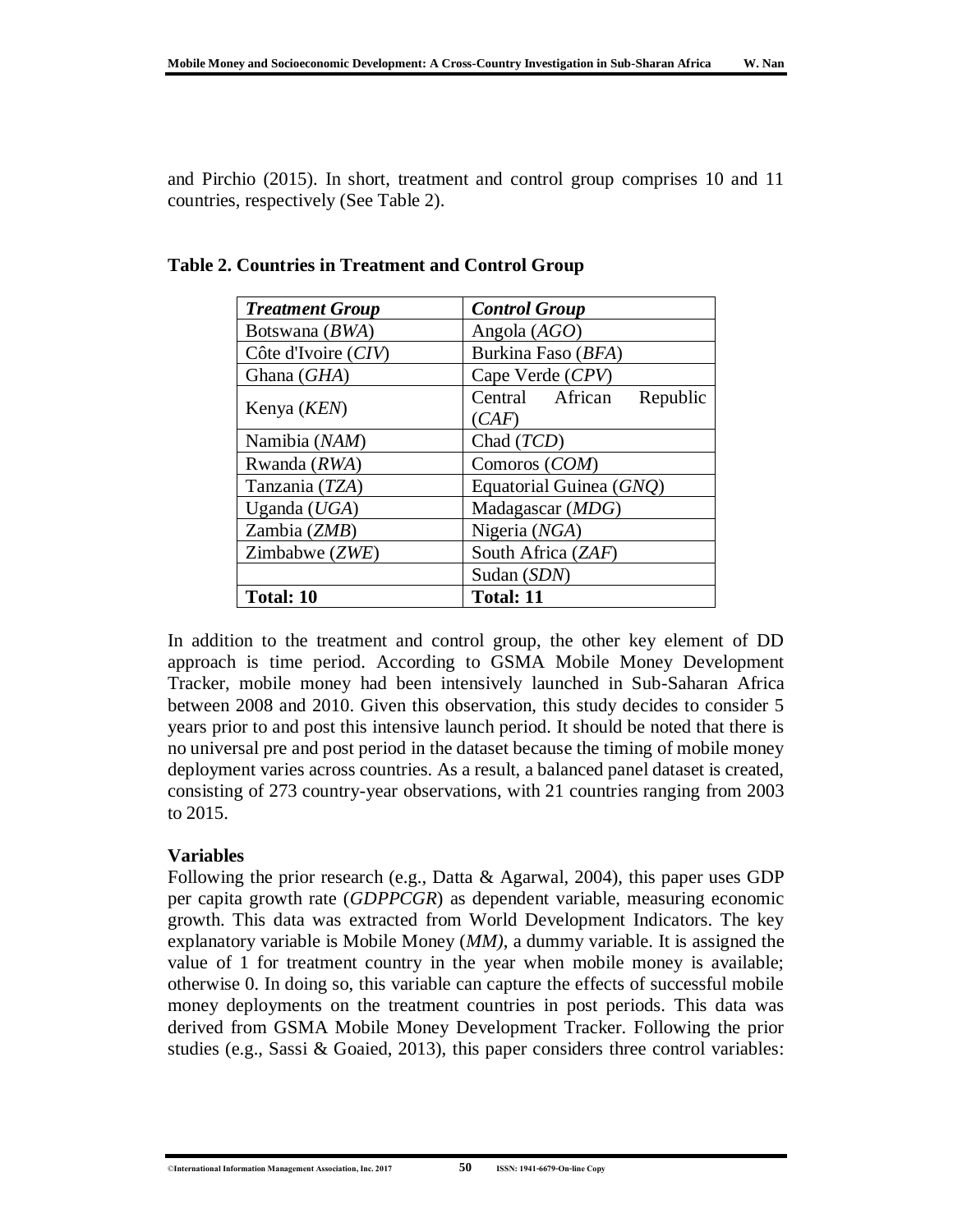government consumption (% of GDP) (*Lgc*); inflation rate (annual %) (*Linf*); and trade openness (% of GDP) (*Ltrade*). All control variables are transformed to logarithmic form and the data was collected from World Development Indicators. Due to the limited data availability (and missing values), this paper has to drop some frequently used control variables such as interest rate and education level.

#### **Model Specifications**

When we examine the antecedents of economic growth, one typical concern is that one can hardly consider all factors that relate to economic growth. To overcome this concern, this paper adopts a three-pronged approach. First, country-fixed effects are used to control for country-specific, time-invariant characteristics. Second, year-fixed effects are deployed to control for year-specific variables that might vary over time but not across countries. Third, multiple control variables are introduced as aforementioned. In consistent with the economic growth literature (e.g., Sassi & Goaied, 2013; Andrianaivo & Kpodar, 2012), this paper estimates a standard growth model as below.

$$
y_{it} = \beta_0 + \beta_1 MM_{it} + \beta_2 X_{it} + \gamma_i + \lambda_t + \varepsilon_{it}
$$

In this model,  $y_{it}$  represents economic growth, measured by GDP per capita growth rate (*GDPPCGR*) of a country *i* in year *t*.  $MM_{it}$ , as dummy variable, captures the treatment effect of successful mobile money deployment in a country  $i$  in year  $t$ .  $X_{it}$ represents control variables of a country *i* in year *t*.  $\gamma$  and  $\lambda$ <sub>*t*</sub> represent country- and year-fixed effects, respectively.  $\varepsilon_{it}$  is error term.

In order to detect the potential causal link, this study also creates *Lead* (anticipatory effects) and *Lag* (post-treatment effects) variables in the spirit of Granger (1969). The Granger idea is to see whether causes happen before consequences, and not *vice versa*. If mobile money causes economic growth, *Lead* variables should be *insignificant* and the coefficients are close to *zero*, whereas *Lag* variables are *significant* (Autor, 2003; Angrist & Pischke, 2008). In addition to causality detection, using *Lead* and *Lag* variables offers two additional advantages. First, it enables us to test parallel trend assumption of DD approach (Angrist & Pischke, 2008). Second, as *Lag* variables essentially *decompose* the dummy variable,  $MM_{it}$ , into a series of dummy variables, we are able to observe the pattern of mobile money impact over time (e.g., either increasing or decreasing or flattening), which is of substantive interest. Accordingly, the model is formulated as follows.

$$
y_{it} = \beta_0 + \beta_1 Lead_i + \beta_2 Lag_i + \beta_3 X_{it} + \gamma_i + \lambda_t + \varepsilon_{it}
$$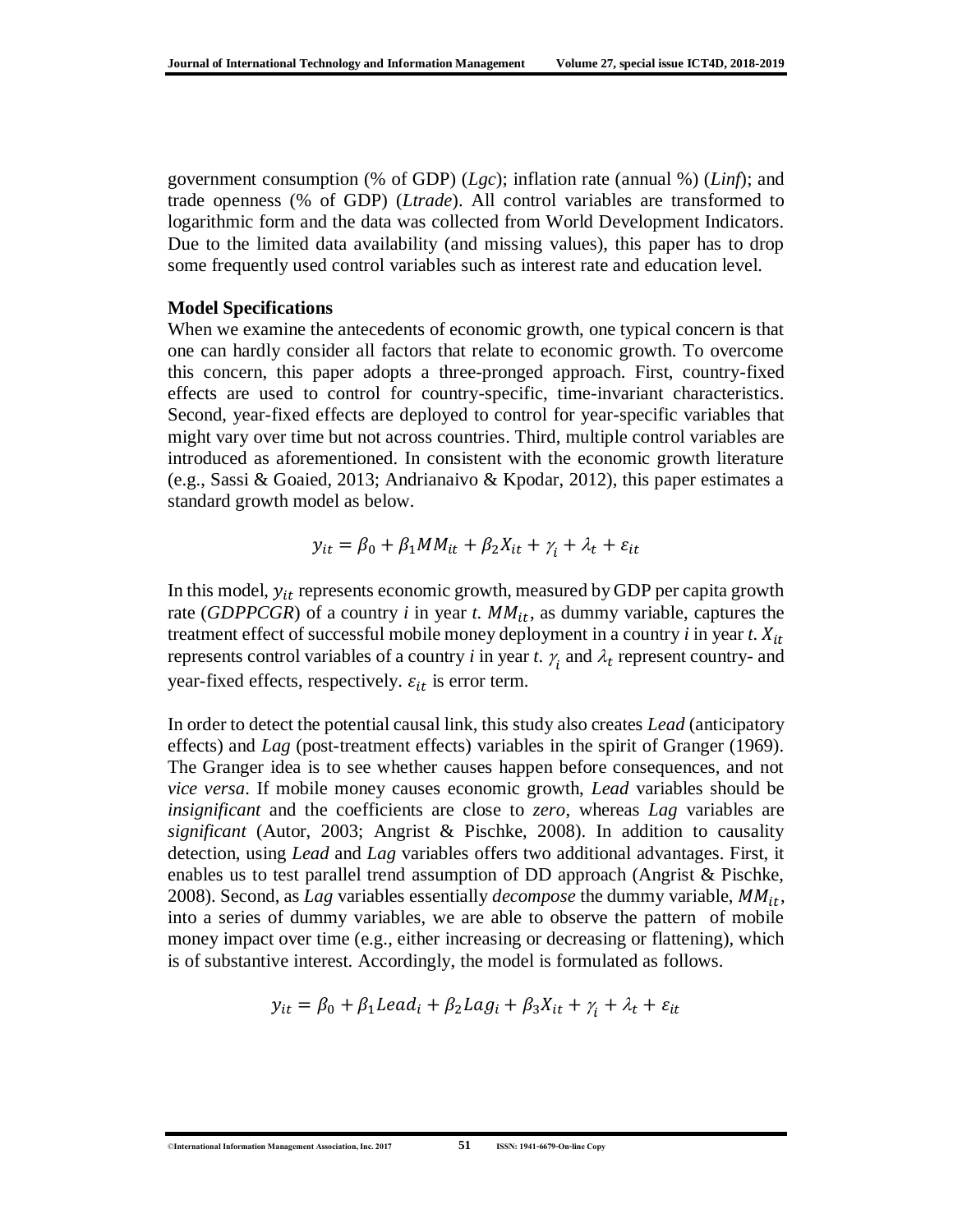Due to small sample size, the number of variables that could be considered in the above model is limited. As such, this paper constructs 2 *Lead* variables and 3 *Lag* variables for each country. *Lead 2* and *Lead 1* are indicator variables for 3 year and 2 year prior, respectively. Since it is observed that a pilot study was often conducted prior to the commercial launch of mobile money<sup>5</sup>, this study intentionally omits 1 year prior as an effort to mimic deployment of mobile money in a country as an intervention (or treatment) as per DD design. As for *Lag* variables, this paper creates three indicators that reflect three phases rather than individual posttreatment year. *Lag 1*, *Lag 2* and *Lag 3* represent three phases, corresponding to 1) launch year (of the first mobile money deployment) and one year after; 2) two years and three years after; and 3) four or more years after, respectively.

STATA package was used to estimate the country-/year-fixed effects models. Also, this study implements *vce (cluster)* option to cluster standard errors on country, which returns more robust standard errors of point estimates (Bertrand et al., 2004). Summary statistics of variables are reported in Table 3.

| <b>Variable</b>  | <b>Obs</b> | <b>Mean</b> | SD    | Min            | <b>Max</b> |
|------------------|------------|-------------|-------|----------------|------------|
| <b>GDPPCGR</b>   | 273        | 2.806       | 5.918 | $-36.830$      | 32.248     |
| MM               | 273        | 0.249       | 0.433 | $\overline{0}$ |            |
| Lead 2           | 273        | 0.037       | 0.188 | $\overline{0}$ |            |
| Lead 1           | 273        | 0.037       | 0.188 | $\overline{0}$ |            |
| Lag 1            | 273        | 0.073       | 0.261 | $\overline{0}$ |            |
| $Lag$ 2          | 273        | 0.073       | 0.261 | $\theta$       |            |
| Lag <sub>3</sub> | 273        | 0.103       | 0.304 | $\overline{0}$ |            |
| Lgc              | 273        | 2.573       | 0.459 | 0.716          | 4.158      |
| Linf             | 273        | 2.316       | 1.118 | $-0.509$       | 10.103     |
| Ltrade           | 273        | 4.194       | 0.426 | 2.950          | 5.727      |

#### **Table 3. Summary Statistics**

l

<sup>5</sup> For example, M-Pesa pilot in Kenya[:https://www.scribd.com/document/195926126/M-M](https://www.scribd.com/document/195926126/M-Money-Channel-Distribution-Case-Kenya-SAFARICOM-M-PESA/) [oney-Channel-Distribution-Case-Kenya-SAFARICOM-M-PESA/](https://www.scribd.com/document/195926126/M-Money-Channel-Distribution-Case-Kenya-SAFARICOM-M-PESA/) (visited on December 13, 201 8); Zoona pilot in Zambia[: https://www.sbs.ox.ac.uk/sites/default/files/Skoll\\_Centre/Docs/](https://www.sbs.ox.ac.uk/sites/default/files/Skoll_Centre/Docs/Zoona-Case-A.pdf/) [Zoona-Case-A.pdf/](https://www.sbs.ox.ac.uk/sites/default/files/Skoll_Centre/Docs/Zoona-Case-A.pdf/) (visited on December 13, 2018); MTN pilot in Ghana and Côte d'Ivoire[: ht](https://techbaron.com/mtns-mobile-money-transfer-launch-in-uganda-to-pave-way-for-rollout-in-other-countries/) [tps://techbaron.com/mtns-mobile-money-transfer-launch-in-uganda-to-pave-way-for-rollo](https://techbaron.com/mtns-mobile-money-transfer-launch-in-uganda-to-pave-way-for-rollout-in-other-countries/) [ut-in-other-countries/](https://techbaron.com/mtns-mobile-money-transfer-launch-in-uganda-to-pave-way-for-rollout-in-other-countries/) (visited on December 13, 2018).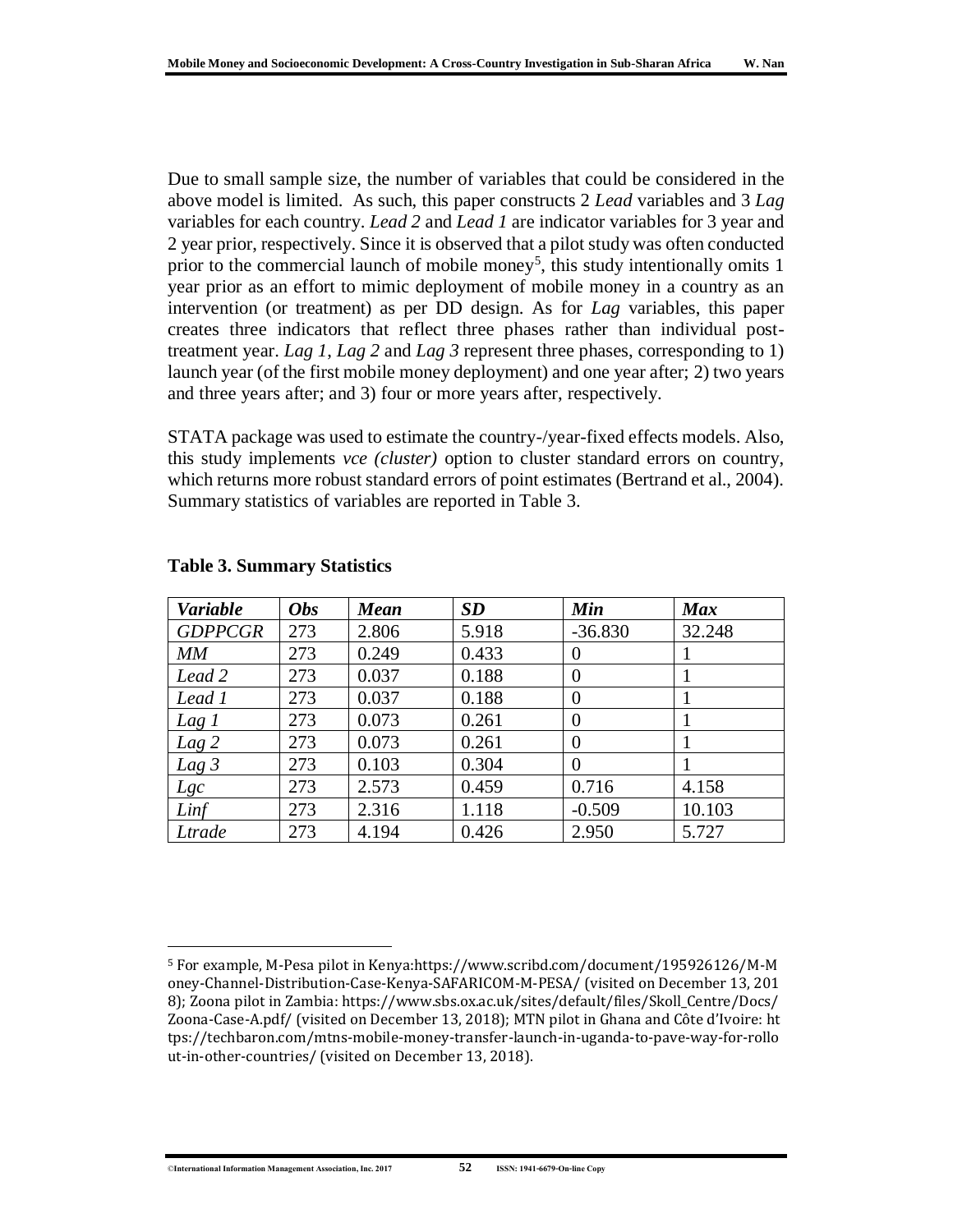## **RESULTS**

The results are reported in Table  $4<sup>6</sup>$ . In consistent with the previous research (e.g., Sassi & Goaied, 2013; Andrianaivo & Kpodar, 2012), government consumption (*Lgc*) and inflation rate (*Linf*) are negatively associated with economic growth, whereas trade openness (*Ltrade*) is positively related to economic growth. These results verify the validity of the models specified in the current setting.

### **Table 4. Impact of Mobile Money on Economic Growth (DV: GDP per capita growth)**

|                  | (1)         | (2)         | (3)         | (4)         |
|------------------|-------------|-------------|-------------|-------------|
| MM               |             | $3.120***$  |             |             |
|                  |             | [1.103]     |             |             |
| Lead 2           |             |             |             | $-1.154$    |
|                  |             |             |             | [1.781]     |
| Lead 1           |             |             |             | 0.328       |
|                  |             |             |             | $[2.662]$   |
| Lag 1            |             |             | 2.792***    | $2.683**$   |
|                  |             |             | [0.932]     | [1.071]     |
| Lag 2            |             |             | 2.887*      | $2.763**$   |
|                  |             |             | [1.410]     | [1.316]     |
| Lag <sub>3</sub> |             |             | $3.748**$   | $3.612**$   |
|                  |             |             | [1.691]     | [1.683]     |
| Lgc              | $-4.871*$   | $-4.538*$   | $-4.585*$   | $-4.644*$   |
|                  | [2.796]     | [2.680]     | [2.701]     | [2.646]     |
| Linf             | $-2.245***$ | $-1.992***$ | $-2.011***$ | $-2.015***$ |
|                  | [0.521]     | [0.518]     | [0.523]     | [0.532]     |
| Ltrade           | 5.854**     | 4.866**     | 4.787**     | 4.808**     |
|                  | [2.366]     | [2.258]     | [2.284]     | [2.297]     |
| Constant         | $-4.419$    | $-1.775$    | $-1.280$    | $-1.207$    |
|                  | [7.905]     | [7.852]     | [8.326]     | [8.206]     |
| Observations     | 273         | 273         | 273         | 273         |
| # of Countries   | 21          | 21          | 21          | 21          |
| $F$ test $(F)$   | 9.61        | 13.19       | 38.44       | 258.77      |
| Prob > F         | 0.000       | 0.000       | 0.000       | 0.000       |
| $R^2$ overall    | 0.109       | 0.148       | 0.150       | 0.150       |

<sup>6</sup> For the sake of space, all results of Year dummies are not reported. They are available upon request.

 $\overline{\phantom{a}}$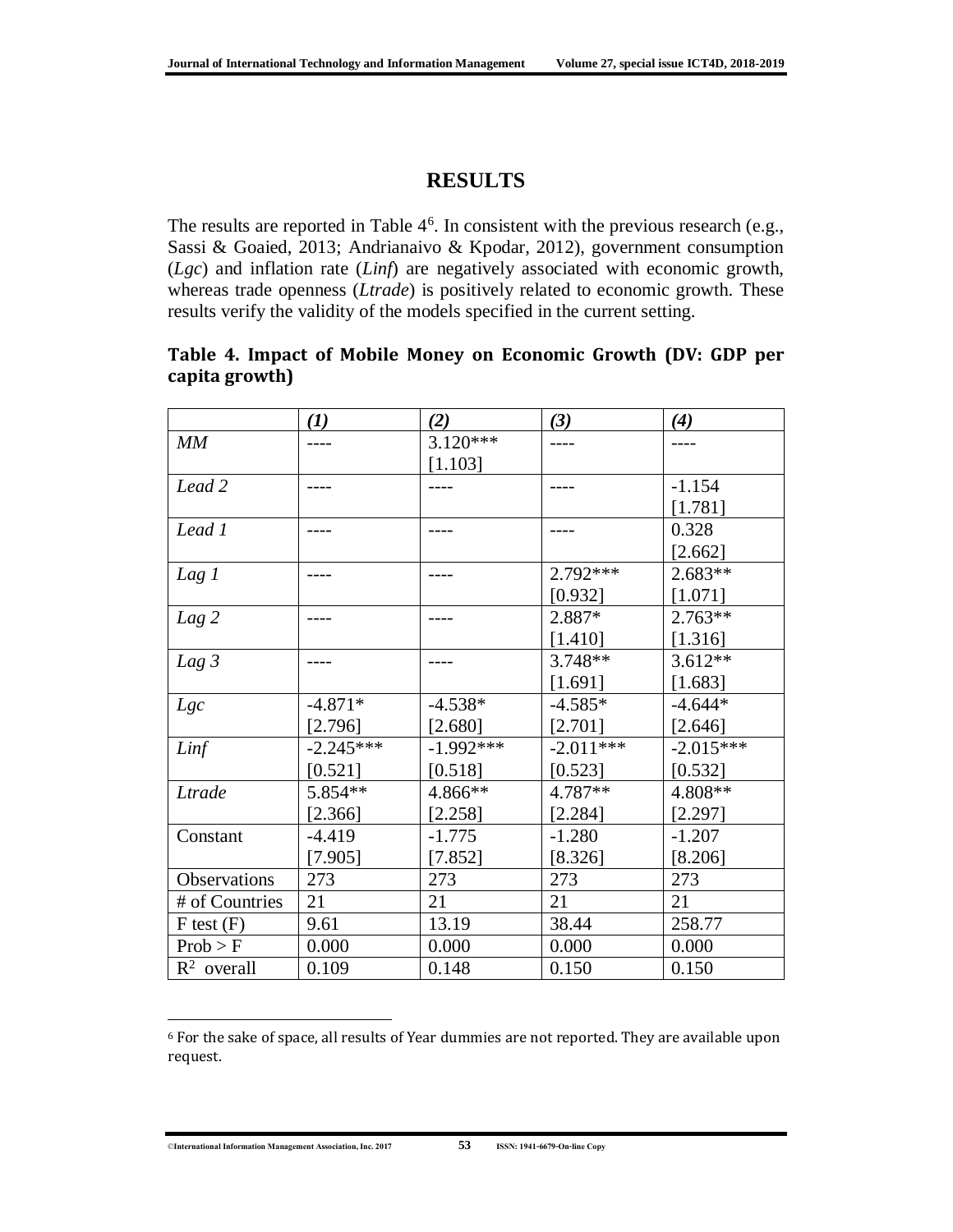*Notes: Standards errors in brackets; \* significant at 10%; \*\* significant at 5%; \*\*\* significant at 1%.*

Column (2) shows that mobile money, when widely adopted, is positively associated with a country's economic growth. The coefficient means that when comparing the treatment and control group, the countries with successful mobile money deployments experience, on average, 3.12% higher economic growth than those in control group, other things being equal. The explanatory power of mobile money is also illustrated by the increase in overall  $\mathbb{R}^2$  from 0.109 to 0.148. When we decompose the dummy variable, *MM*, into three phases, *Lag 1* through *Lag 3*, the results (Column (3)) reveal that the effect of mobile money remains significantly positive throughout the three phases. More in this point, the coefficient increases over time, showing greater impact on economic growth as mobile money service penetrates into the greater population.

As expected, even if *Lead* variables are introduced in the model (Column (4)), the positive increasing effect of mobile money holds with negligible change in size. The inclusion of *Lead* variables does not result in any change in overall  $\mathbb{R}^2$ . Furthermore, the coefficients of *Lead* variables are found close to zero and insignificant, whereas the impacts of *Lag* variables remain positive. It is also worth noting that a sharply increasing effect on economic growth in the first few years after successful deployment of mobile money is observed (See Figure 3). These observations, together, reveal that in Granger's spirit mobile money leads to economic growth, and not *vice versa*. Put differently, successful mobile money deployments serves as an engine for economic growth, rather than a consequence of it. In addition, the coefficients of *Lead* and *Lag* variables show that current specification of DD models does not violate the parallel trend assumption (Angrist & Pischke, 2008), which lends further support to these results.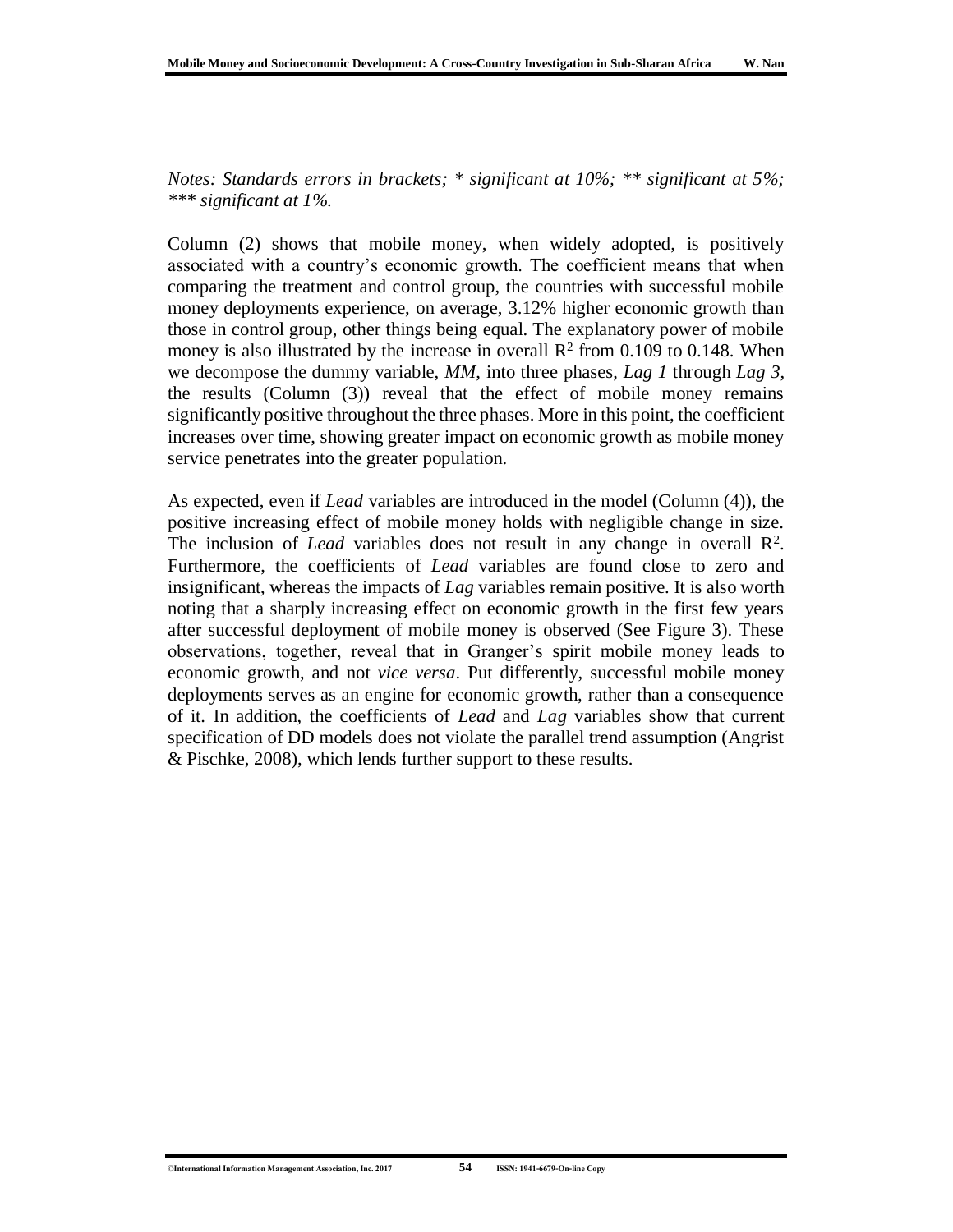## **Figure 3. Point Estimates and 95% Confidence Interval of Coefficients of Lead and Lag Variables (DV: GDP per capita growth)**



## **ROBUSTNESS CHECKS**

To test robustness of the results, this paper performs two extra analyses. First, an alternative dependent variable, GDP growth rate, is considered. Second, another control variable, *mobile phone per head*, is included in the model. The rationale of introducing mobile phone penetration is to disentangle the effect of mobile money from that of mobile phone usage. The results are reported in Table 5.

|                  | DV: GDP per capita growth<br>(annual %) |           |           | $\vert D V: GDP$ growth (annual %) |         |           |
|------------------|-----------------------------------------|-----------|-----------|------------------------------------|---------|-----------|
|                  | (5)                                     | (6)       | (7)       | (8)                                | (9)     | (10)      |
| MМ               |                                         | $2.636**$ |           |                                    | 3.369** |           |
|                  |                                         | [1.198]   |           |                                    | [1.201] |           |
| Mobile           | 5.283*                                  | 3.442     | 3.589     | 5.324*                             | 2.964   | 3.063     |
| phone<br>per     | [2.725]                                 | [2.906]   | [2.949]   | [2.624]                            | [2.692] | [2.746]   |
| head             |                                         |           |           |                                    |         |           |
| Lag 1            |                                         |           | $2.265**$ |                                    |         | 2.908**   |
|                  |                                         |           | [1.029]   |                                    |         | $\ast$    |
|                  |                                         |           |           |                                    |         | [1.036]   |
| $Lag$ 2          |                                         |           | 2.312     |                                    |         | $3.332**$ |
|                  |                                         |           | [1.583]   |                                    |         | [1.572]   |
| Lag <sub>3</sub> |                                         |           | 3.332*    |                                    |         | 3.959**   |

#### **Table 5. Robustness Checks**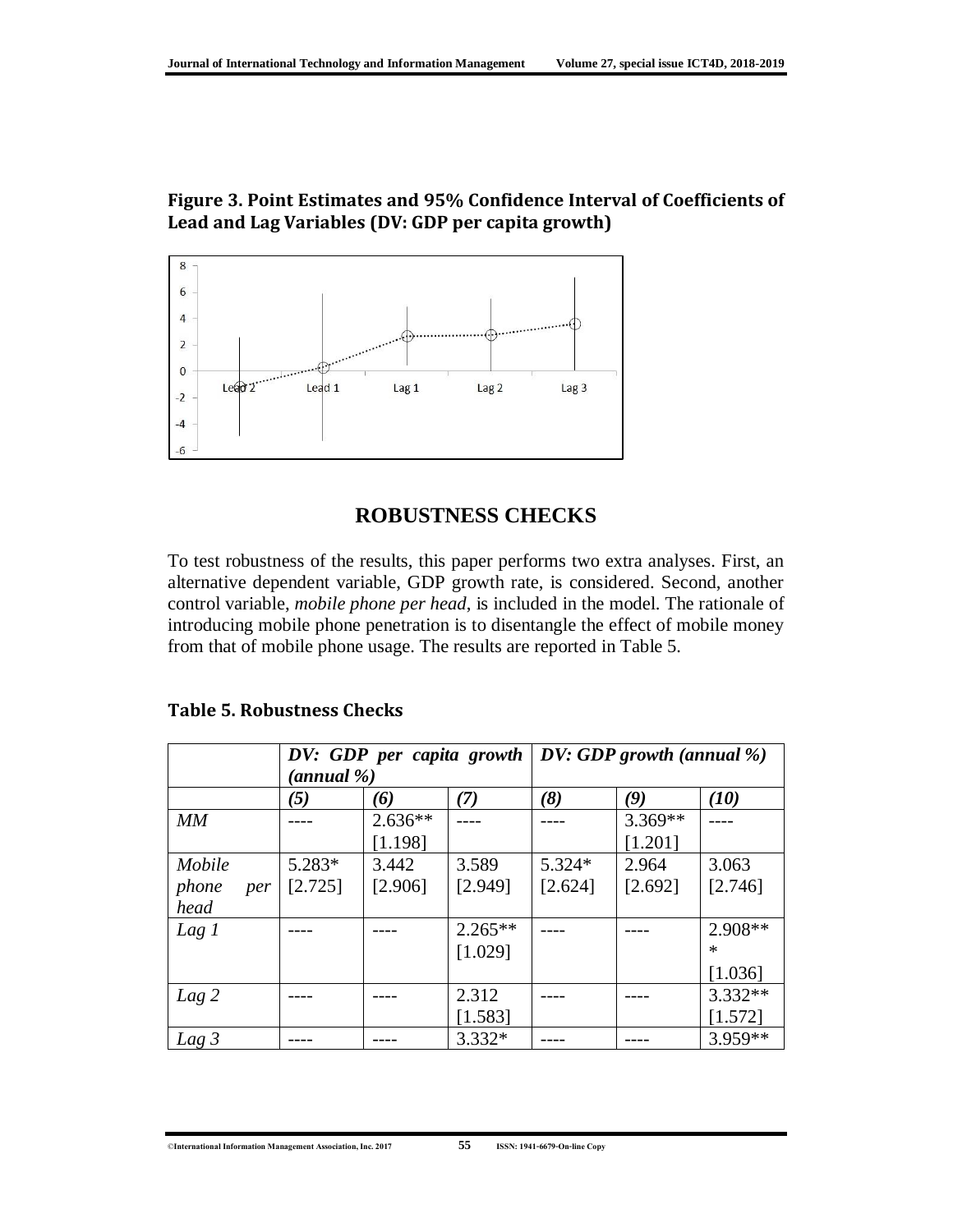|                        |           |           | [1.672]   |           |           | [1.765]   |
|------------------------|-----------|-----------|-----------|-----------|-----------|-----------|
| Lgc                    | $-4.823*$ | $-4.559*$ | $-4.613*$ | $-4.962*$ | $-4.624*$ | $-4.673*$ |
|                        | [2.689]   | [2.622]   | [2.634]   | [2.730]   | [2.647]   | [2.663]   |
| Linf                   |           |           |           |           |           |           |
|                        | $2.079**$ | $1.923**$ | $1.942**$ | $2.332**$ | $2.133**$ | $2.148**$ |
|                        | ∗         | $\ast$    | $\ast$    | ∗         | ∗         | ∗         |
|                        | [0.510]   | [0.510]   | [0.515]   | [0.507]   | [0.499]   | [0.504]   |
| Ltrade                 | $5.565**$ | $4.831**$ | $4.743**$ | $6.583**$ | $5.645**$ | $5.548**$ |
|                        | [2.280]   | [2.224]   | [2.253]   | $\ast$    | [2.153]   | [2.180]   |
|                        |           |           |           | [2.208]   |           |           |
| Constant               | $-4.069$  | $-1.957$  | $-1.418$  | $-4.777$  | $-2.078$  | $-1.517$  |
|                        | [7.643]   | [7.733]   | [8.211]   | [7.495]   | [7.587]   | [8.079]   |
| <b>Observation</b>     | 273       | 273       | 273       | 273       | 273       | 273       |
| S                      |           |           |           |           |           |           |
| #<br>of                | 21        | 21        | 21        | 21        | 21        | 21        |
| Countries              |           |           |           |           |           |           |
| $F$ test $(F)$         | 14.31     | 14.18     | 37.10     | 18.68     | 30.09     | 59.65     |
| Prob > F               | 0.000     | 0.000     | 0.000     | 0.000     | 0.000     | 0.000     |
| $\mathbb{R}^2$ overall | 0.119     | 0.152     | 0.154     | 0.133     | 0.180     | 0.183     |

*Notes: Standards errors in brackets; \* significant at 10%; \*\* significant at 5%; \*\*\* significant at 1%.*

Column (6) and (7) show that due to inclusion of mobile phone usage, there is a slight decrease in the effect of *MM* as well as *Lag* variables, compared with the previous results. Although *Lag 2* becomes insignificant, the effect of successful mobile money development turns out to be significantly positive in the later phase, *Lag 3*, which in general concurs with the prior results. Even if we use GDP growth rate as dependent variable (Column (9) and (10)), the results hold consistent. In short, the robustness checks corroborate the major results that successful mobile money deployment contributes to economic growth and the effect grows over time. In addition, the results further reveal that the pattern of positive, increasing impact persists even when controlling for the effect of mobile phone usage.

What is of great interest is the change in coefficient of *mobile phone per head*. In line with previous studies (e.g., Lee et al., 2012), *mobile phone per head*, as a proxy for mobile phone usage, is positively correlated to economic growth. However, when we introduce mobile money in the model, the effect becomes statistically insignificant. Given the small sample size, the number of variables that can be considered is limited. Further research could examine in depth the dynamics between mobile money and mobile phone usage by expanding the sample size as additional data on mobile money becomes available.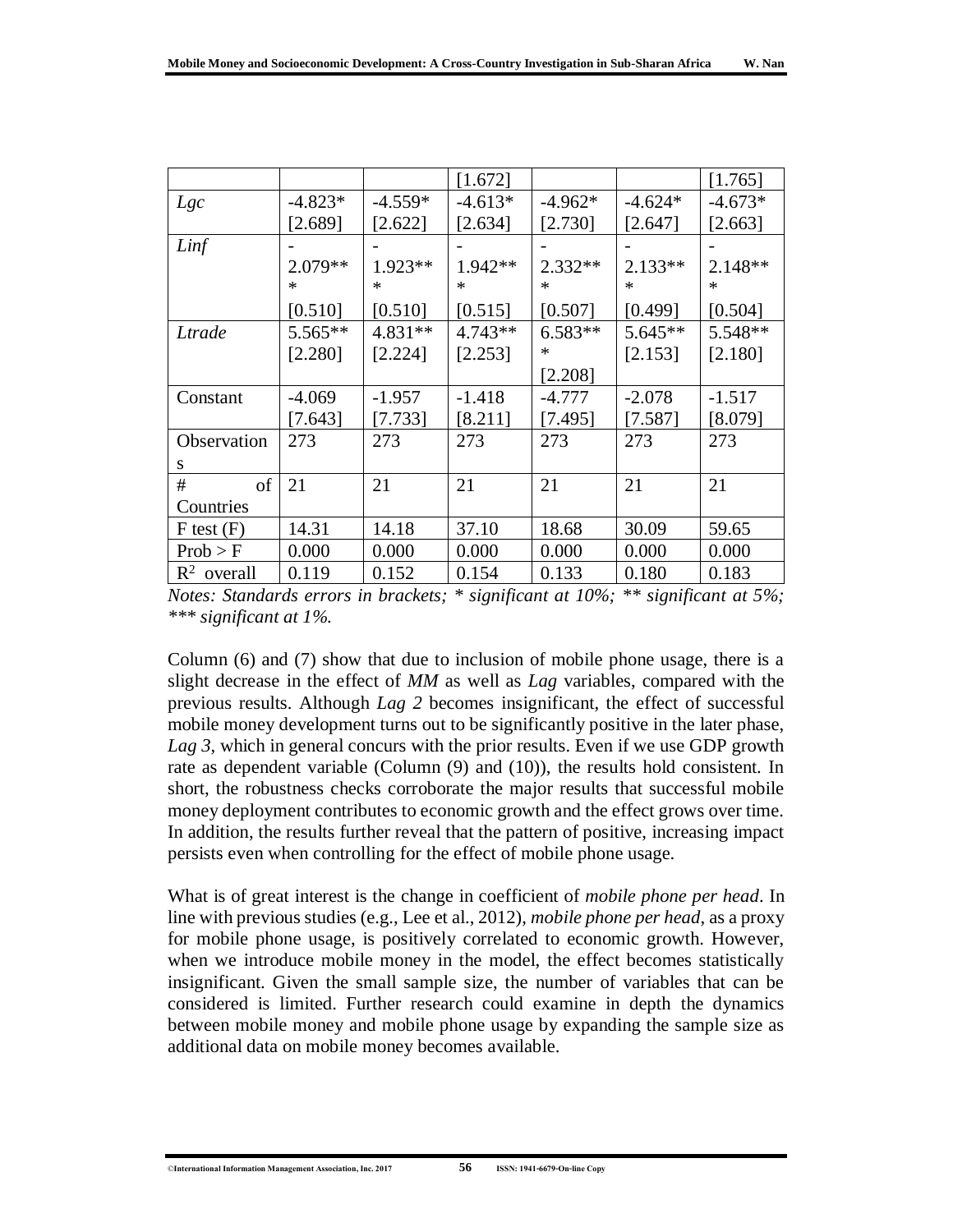## **DISCUSION AND CONCLUSION**

This paper investigates whether successful mobile money deployment, or the widespread adoption of mobile money, leads to socioeconomic development at the societal level. In exploring the theoretical link, this paper builds on the technology affordances perspective. Essentially, what mobile money brings to users are a set of new affordances, or action potentials, which, once actualized, could help circumvent or overcome traditional socioeconomic frictions. By digitizing cash into e-money, mobile money affords users the ability to have access to and use a number of basic financial services in a more efficient and effective way than ever before.

As a greater number of users actualize the affordances, resulting socioeconomic benefits have been observed at varied levels. In particular, mobile money affords households the ability to improve household welfare, small business owners the possibility to thrive their businesses, and entrepreneurs the ability to develop digital business model, which are found to unleash additional interrelated and reinforcing affordances that, once actualized, contribute to higher-order socioeconomic development including community development, local economy, financial inclusion and financial sector development. Along these lines, it is hypothesized that mobile money, when widely adopted, can have a positive effect on economic growth, the economic aspect of socioeconomic development. Based on Differencein-Differences approach and Granger causality test, this paper notably finds that mobile money, when adopted on a massive scale, has an *increasingly positive* effect on economic growth over time, and not *vice versa*; and that this pattern persists even when controlling for mobile phone usage.

The findings of this paper contribute to the literature in two ways. First, although a majority of studies has shown socioeconomic impacts of mobile money for households and small businesses, the literature still owes us the broader societal and economic implications. In this vein, the findings add knowledge to the emerging literature by documenting the societal level socioeconomic impacts of mobile money. This paper, to the author's best knowledge, is the first cross-country study that explores the potential causal link and shows the positive relationship between successful mobile money deployment and economic growth.

Additionally, the cross-country evidence established in this study sets the foundation for future theoretical and empirical research. To advance our understanding of the role mobile money plays in socioeconomic development, it is of extreme importance to develop an integrative theoretical framework addressing

<sup>©</sup>**International Information Management Association, Inc. 2017 57 ISSN: 1941-6679-On-line Copy**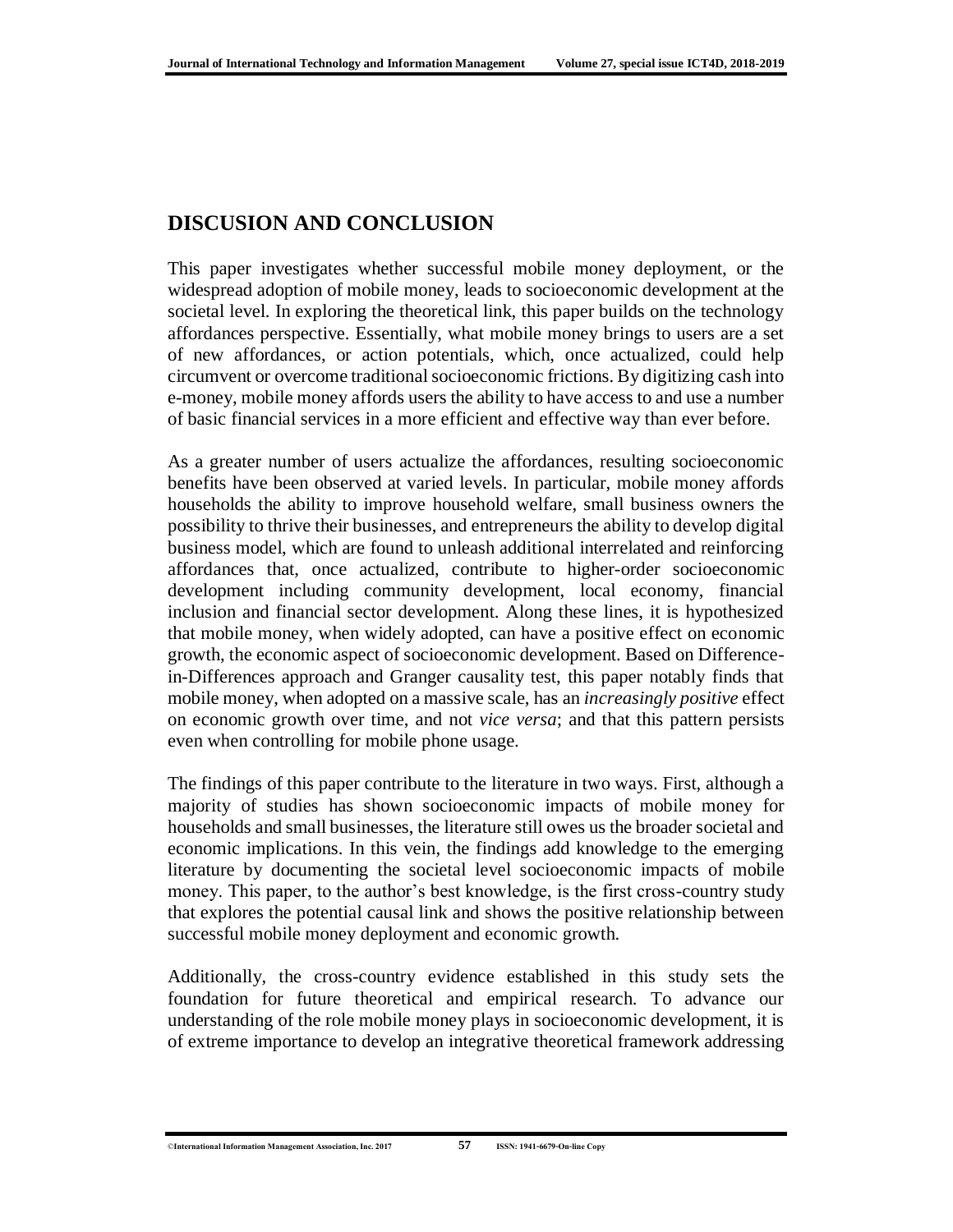the following aspects: 1) *whether* the relationship exists; 2) *how* the relationship operates; and 3) *why* the relationship occurs. As the findings provide empirical support regarding the *whether* inquiry, this paper constructs the fundamental building block for future inquiries. Yet, it should be noted that since this paper focuses on the economic dimension of socioeconomic development, future research is needed to examine the link between mobile money and social benefits such as well-being and poverty reduction of a country.

So far, the questions as to *how* and *why* remain underexplored at macro level. In particular, the mechanisms through which mobile money generates far-reaching socioeconomic benefits are under-theorized. Although the major focus of this paper is *not* to examine the mechanisms, this paper, based on the technology affordances perspective, provides at least two important theoretical implications in this regard. On the one hand, while existing studies implicitly agree with the mechanism of deepening financial inclusion (e.g., Aron, 2017), this paper suggests other potential mechanisms. For instance, serving as an efficient payment infrastructure, mobile money can fuel a wave of mobile-based digital entrepreneurship, technological innovations, and business model innovations, which will ultimately contribute to socioeconomic development (e.g., M-Kopa). Second, this paper also highlights the necessity and importance of acknowledging co-existence and potential interaction of multiple mechanisms across different levels. As discussed above, it is arguable that mechanisms at household (e.g., improving income and consumption), business (e.g., growing small businesses; spurring new venture creation), and community level (e.g., expanding local economy) may reinforce each other. Still, in-depth research is needed to further our understanding of the emerging phenomenon.

In practice, this paper provides several lessons for a number of stakeholders. First, the findings underline the importance of mobile money rollout in developing economies where a majority of population has limited access to basic financial services. Mobile money has been shown to be able to drive socioeconomic development, rather than a consequence of it. Second, because the findings suggest increasingly positive effect of mobile money, the stakeholders may expect wider societal and economic outcomes as mobile money spreads into the society over time. To achieve that, policymakers and authorities should devise policies that facilitate integration of mobile money into business and public sectors. For example, digital entrepreneurs as well as the governments can benefit from mobile money through the efficient management, organization, and distribution of social resources in the society, i.e., healthcare, insurance, and government subsidy. Finally and most fundamentally, the stakeholders should work in concert to create enabling environment (e.g. deregulation) and develop programs (e.g., financial literacy,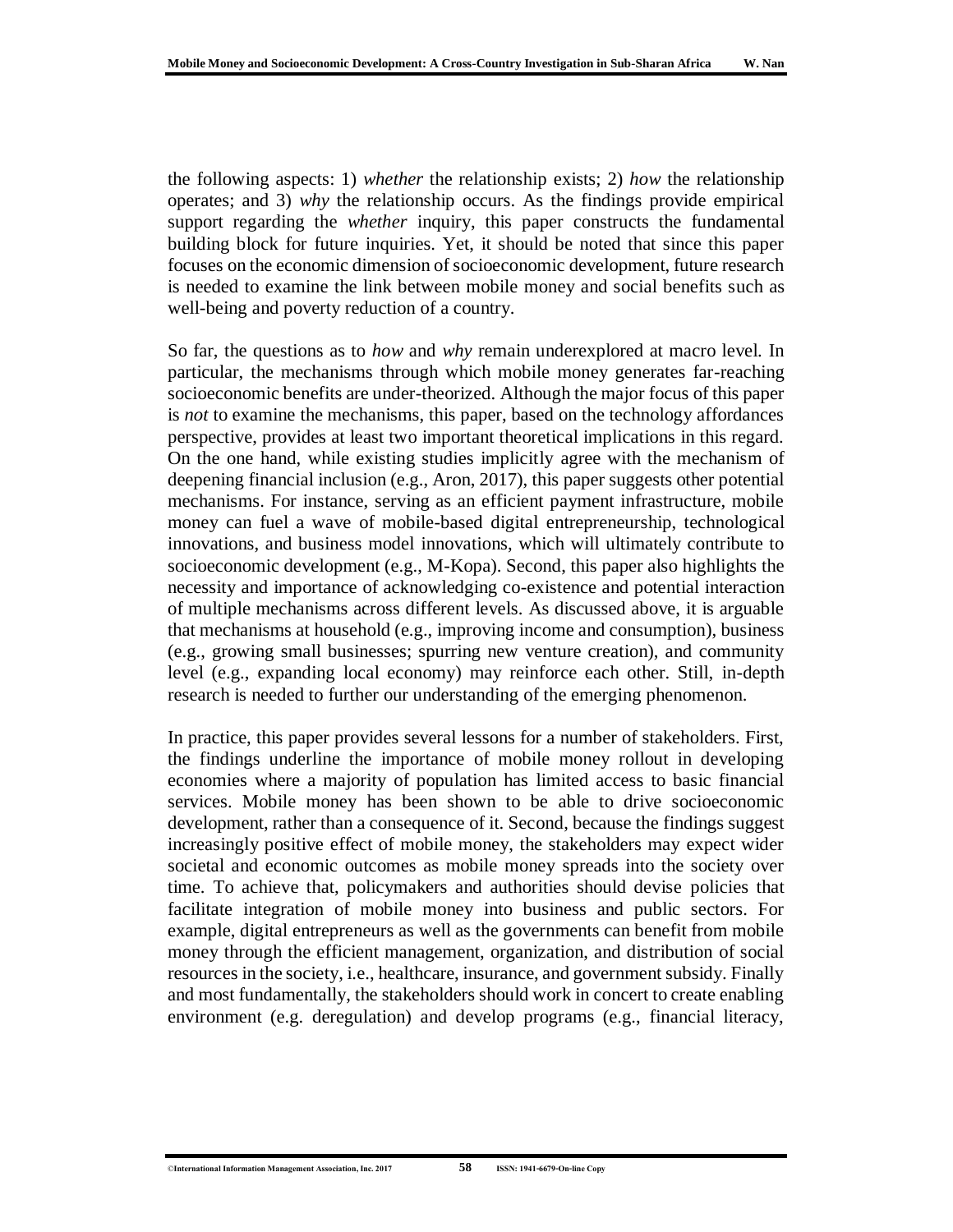training program) to boost adoption and use of mobile money, especially among the financially excluded group.

Like others, this study has some limitations. The major one is concerned with limited data availability and the resulting small sample size. This issue, however, is unavoidable because mobile money comes alive not long enough, and because data collection efforts remain sporadic and insufficient (e.g., IMF Financial Access Survey is one of very few, if any, sources that provide panel data). Due to limited data availability, only a limited number of control variables are considered in the current setting. Similarly, because of small sample size, this paper fails to consider additional variables (e.g., interaction term of mobile money and mobile phone penetration), which would otherwise provide more insights into the phenomenon. The other limitation concerns the approach used to distinguish treatment and control group, which has to be exploratory and judgmental and therefore admittedly open to debate.

In conclusion, a growing number of ICT innovations have been transforming the way people live, work, and do business in developing economies. This paper examines the digitally-enabled socioeconomic development in the context of mobile money. In developing economies, mobile money, as disruptive digital financial services, can circumvent traditional financial barriers and frictions, and provide a set of basic financial services in a convenient, cheap, and secure way to the whole population, especially the financially excluded group. Mobile money, therefore, has been argued to hold the potential to drive socioeconomic development. As one of the pioneering efforts, this paper concludes that widespread adoption of mobile money leads to economic growth; and that the positive effect increases over time as a growing population adopt the services in their daily lives and businesses. The findings not only demonstrate socioeconomic benefits of mobile money at the societal level, but establish empirical and theoretical foundation for future efforts in theorizing the associated mechanisms, which will help organize and manage mobile money to become a blessing to developing economies.

## **REFERENCES**

Adam, C., & Walker, S. E. (2015). Mobile Money and Monetary Policy in East African Countries. *Said Business School Discussion Paper. Oxford: University of Oxford.*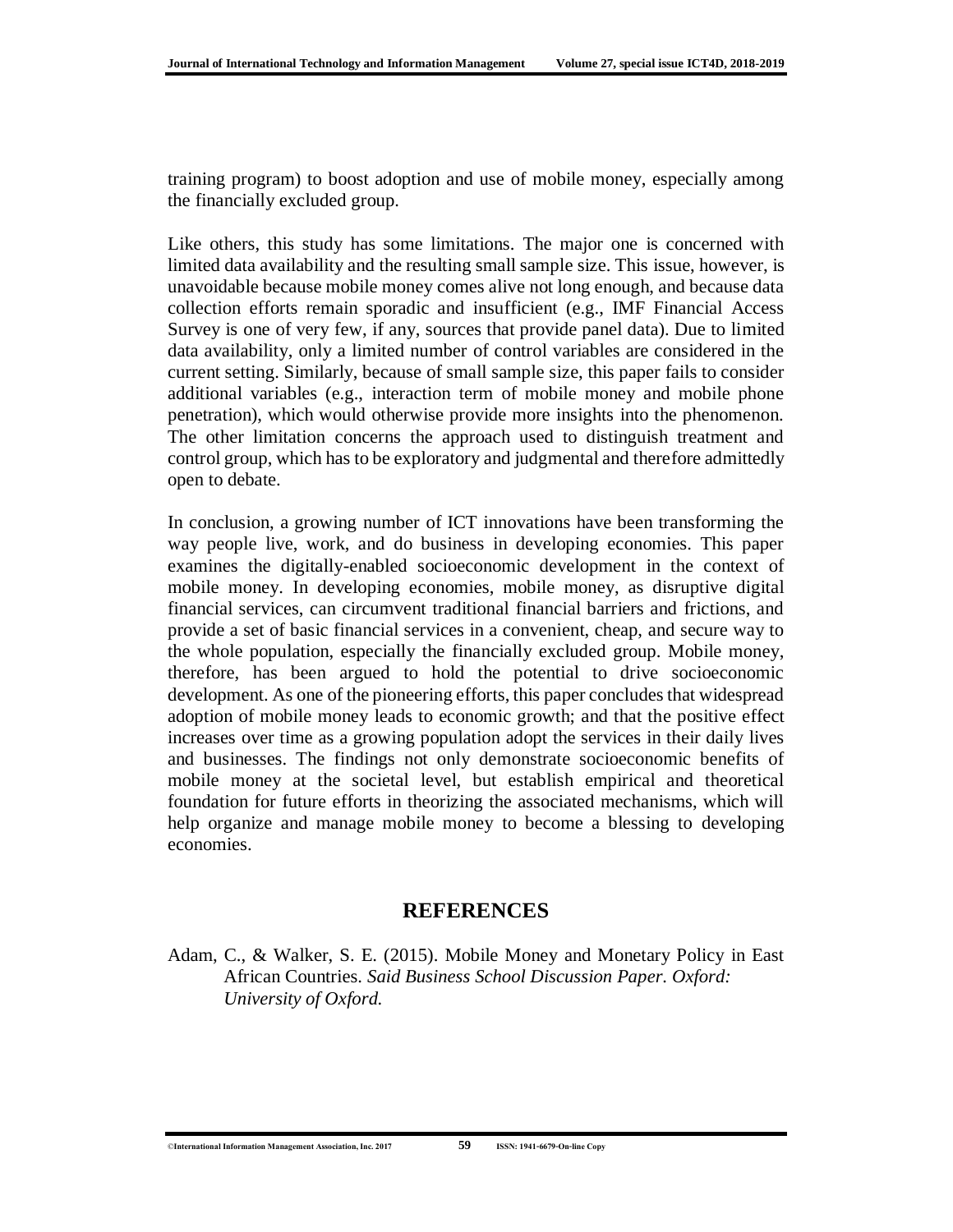- Aker, J. C., Boumnijel, R., McClelland, A., & Tierney, N. (2016). Payment mechanisms and antipoverty programs: Evidence from a mobile money cash transfer experiment in Niger. *Economic Development and Cultural Change, 65*(1), 1-37.
- Aker, J. C., & Mbiti, I. M. (2010). Mobile phones and economic development in Africa. *The Journal of Economic Perspectives, 24*(3), 207-232.
- Alexandre, C., Mas, I., & Radcliffe, D. (2011). Regulating new banking models to bring financial services to all. *Challenge, 54*(3), 116-134.
- Andrianaivo, M., & Kpodar, K. (2012). Mobile phones, financial inclusion, and growth. *Review of Economics and Institutions, 3*(2), 1-30.
- Angrist, J. D., & Pischke, J.-S. (2008). *Mostly harmless econometrics: An empiricist's companion*. New Jersey: Princeton University Press.
- Aron, J. (2017). 'Leapfrogging': a Survey of the Nature and Economic Implications of Mobile Money. *Centre for the Study of African Economies, University of Oxford*.
- Ashraf, N., Karlan, D., & Yin, W. (2006). Tying Odysseus to the mast: Evidence from a commitment savings product in the Philippines. *The Quarterly Journal of Economics, 121*(2), 635-672.
- Autor, D. H. (2003). Outsourcing at will: The contribution of unjust dismissal doctrine to the growth of employment outsourcing. *Journal of Labor Economics, 21*(1), 1-42.
- Bångens, L., & Söderberg, B. (2011). Mobile Money Transfers and usage among micro-and small businesses in Tanzania. [https://www.gsma.com/mobilefordevelopment/wp](https://www.gsma.com/mobilefordevelopment/wp-content/uploads/2012/06/sme_and_mmt_final_draft.pdf)[content/uploads/2012/06/sme\\_and\\_mmt\\_final\\_draft.pdf](https://www.gsma.com/mobilefordevelopment/wp-content/uploads/2012/06/sme_and_mmt_final_draft.pdf)
- Beck, T., Demirguc-Kunt, A., & Levine, R. (2005). SMEs, growth, and poverty: cross-country evidence. *Journal of Economic Growth, 10*(3), 199-229.
- Beck, T., Demirgüç-Kunt, A., & Martinez Peria, M. S. (2008). Banking services for everyone? Barriers to bank access and use around the world. *The World Bank Economic Review, 22*(3), 397-430.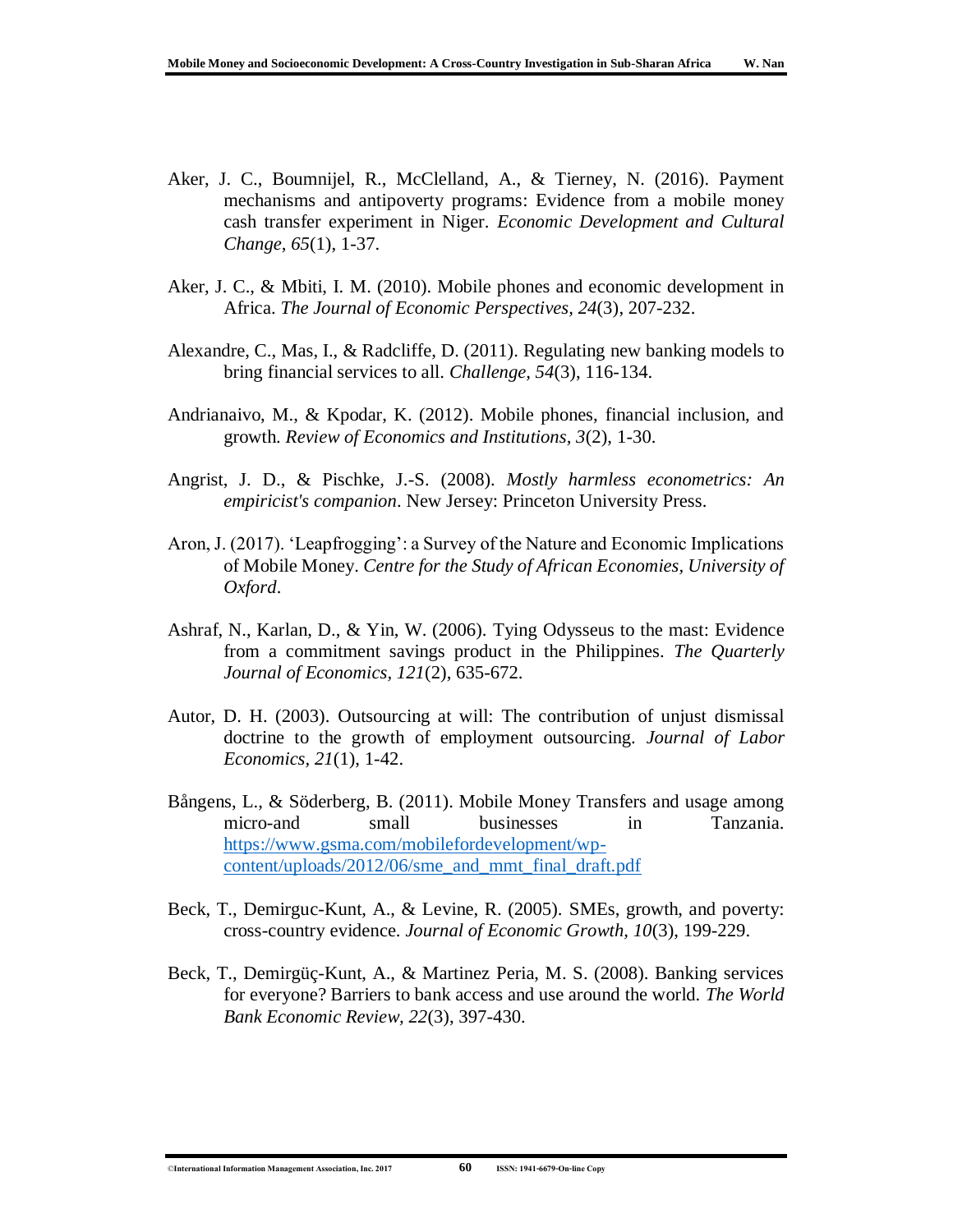- Beck, T., Ramrattan, R., Pamuk, H., & Uras, B. (2016). *Payment Instruments, Enforceability and Development: Evidence from Mobile Money Technology.* [https://economicdynamics.org/meetpapers/2016/paper\\_198.pdf](https://economicdynamics.org/meetpapers/2016/paper_198.pdf)
- Bertrand, M., Duflo, E., & Mullainathan, S. (2004). How much should we trust differences-in-differences estimates? *The Quarterly Journal of Economics, 119*(1), 249-275.
- Card, D., & Krueger, A. B. (1993). Minimum wages and employment: A case study of the fast food industry in New Jersey and Pennsylvania. *National Bureau of Economic Research, (w4509)*.
- Chale, P., & Mbamba, U. (2015). The Role of Mobile Money Services on Growth of Small and Medium Enterprises in Tanzania: Evidence from Kinondoni in Dar Es Salaam Rigion. *Business Management Review, 17*(1), 81-96.
- Datta, A., & Agarwal, S. (2004). Telecommunications and economic growth: a panel data approach. *Applied Economics, 36*(15), 1649-1654.
- Evans, D. S., & Pirchio, A. (2015). An empirical examination of why mobile money schemes ignite in some developing countries but flounder in most. *Review of Network Economics, 13*(4), 397-451.
- Gencer, M. (2011). The mobile money movement: Catalyst to jump-start emerging markets. *Innovations: Technology, Governance, Globalization, 6*(1), 101- 117.
- Granger, C. W. (1969). Investigating causal relations by econometric models and cross-spectral methods. *Econometrica: Journal of the Econometric Society*, 424-438.
- GSMA. (2015). 2015 State of the Industry Report on Mobile Money: GSMA.
- Hedström, P., Swedberg, R., & Hernes, G. (1998). *Social mechanisms: An analytical approach to social theory*. Cambridge University Press.
- Higgins, D., Kendall, J., & Lyon, B. (2012). Mobile money usage patterns of Kenyan small and medium enterprises. *Innovations, 7*(2), 67-81.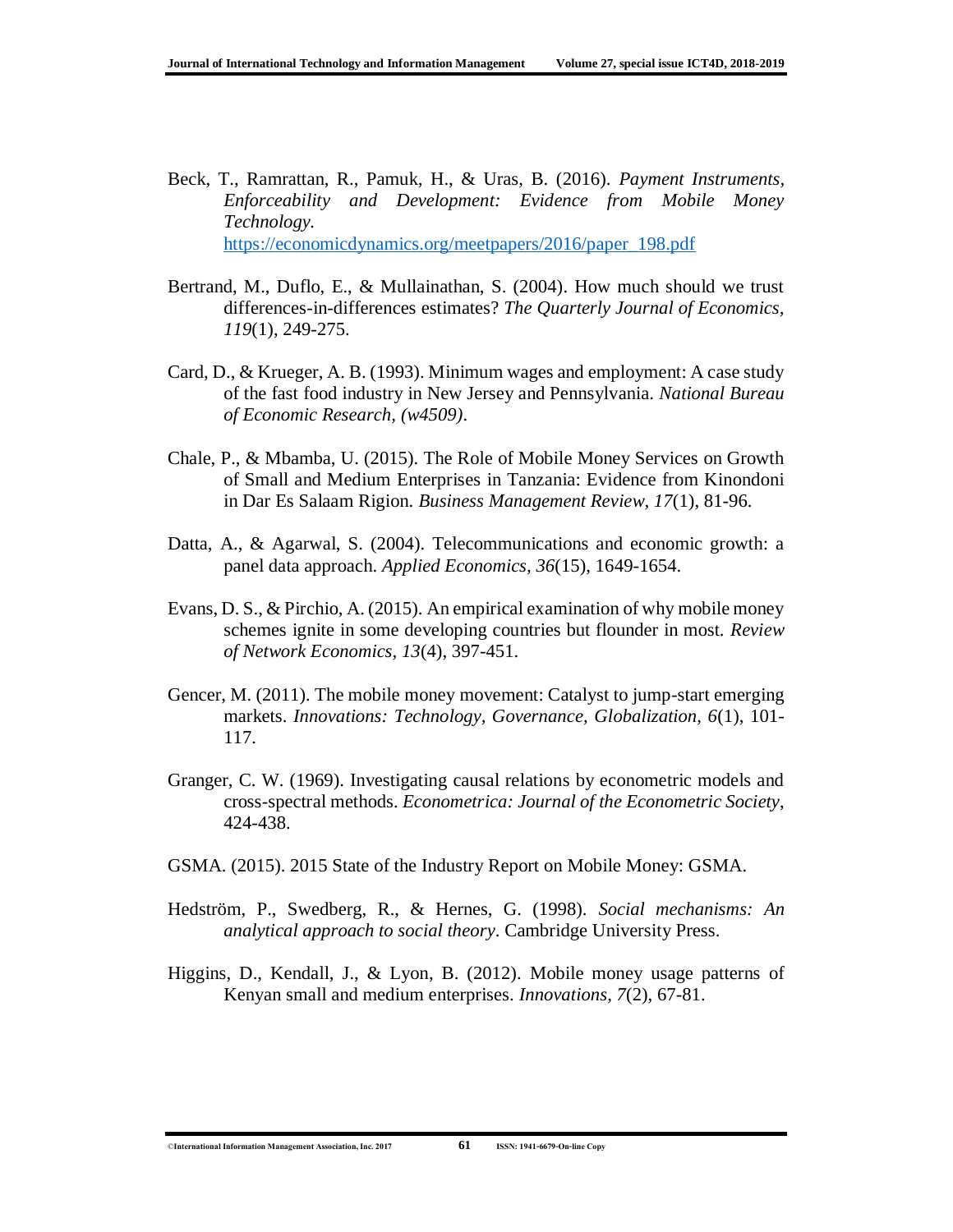- Jack, W., Ray, A., & Suri, T. (2013). Transaction networks: Evidence from mobile money in Kenya. *The American Economic Review, 103*(3), 356-361.
- Jack, W., & Suri, T. (2011). Mobile money: The economics of M-PESA: National Bureau of Economic Research.
- Jack, W., & Suri, T. (2014). Risk sharing and transactions costs: Evidence from Kenya's mobile money revolution. *The American Economic Review, 104*(1), 183-223.
- Jack, W., Suri, T., & Townsend, R. (2010). Monetary Theory and Electronic Money: Reflections on the Kenyan Experience. *Economic Quarterly, 96*(1), 83-122.
- Kallinikos, J., Aaltonen, A., & Marton, A. (2013). The Ambivalent Ontology of Digital Artifacts. *MIS Quarterly, 37*(2), 357-370.
- Kendall, J., Maurer, B., Machoka, P., & Veniard, C. (2012). An emerging platform: From money transfer system to mobile money ecosystem. *Innovations, 6*(4), 49-64.
- Khandker, S. R. (2005). Microfinance and poverty: Evidence using panel data from Bangladesh. *The World Bank Economic Review, 19*(2), 263-286.
- Kirui, R. K., & Onyuma, S. O. (2015). Role of Mobile Money Transactions on Revenue of Microbusiness in Kenya. *European Journal of Business and Management, 7*(36), 63-67.
- Klapper, L., El-Zoghbi, M., & Hess, J. (2016). Achieving the sustainable development goals. 1-20. [https://www.microinsurancenetwork.org/sites/default/files/CGAP\\_Workin](https://www.microinsurancenetwork.org/sites/default/files/CGAP_Working-Paper-Achieving-Sustainable-Development-Goals.pdf) [g-Paper-Achieving-Sustainable-Development-Goals.pdf](https://www.microinsurancenetwork.org/sites/default/files/CGAP_Working-Paper-Achieving-Sustainable-Development-Goals.pdf)
- Lee, S. H., Levendis, J., & Gutierrez, L. (2012). Telecommunications and economic growth: an empirical analysis of sub-Saharan Africa. *Applied Economics, 44*(4), 461-469.
- Lehner, O. M., Grabmann, E., & Ennsgraber, C. (2015). Entrepreneurial implications of crowdfunding as alternative funding source for innovations. *Venture Capital, 17*(1-2), 171-189.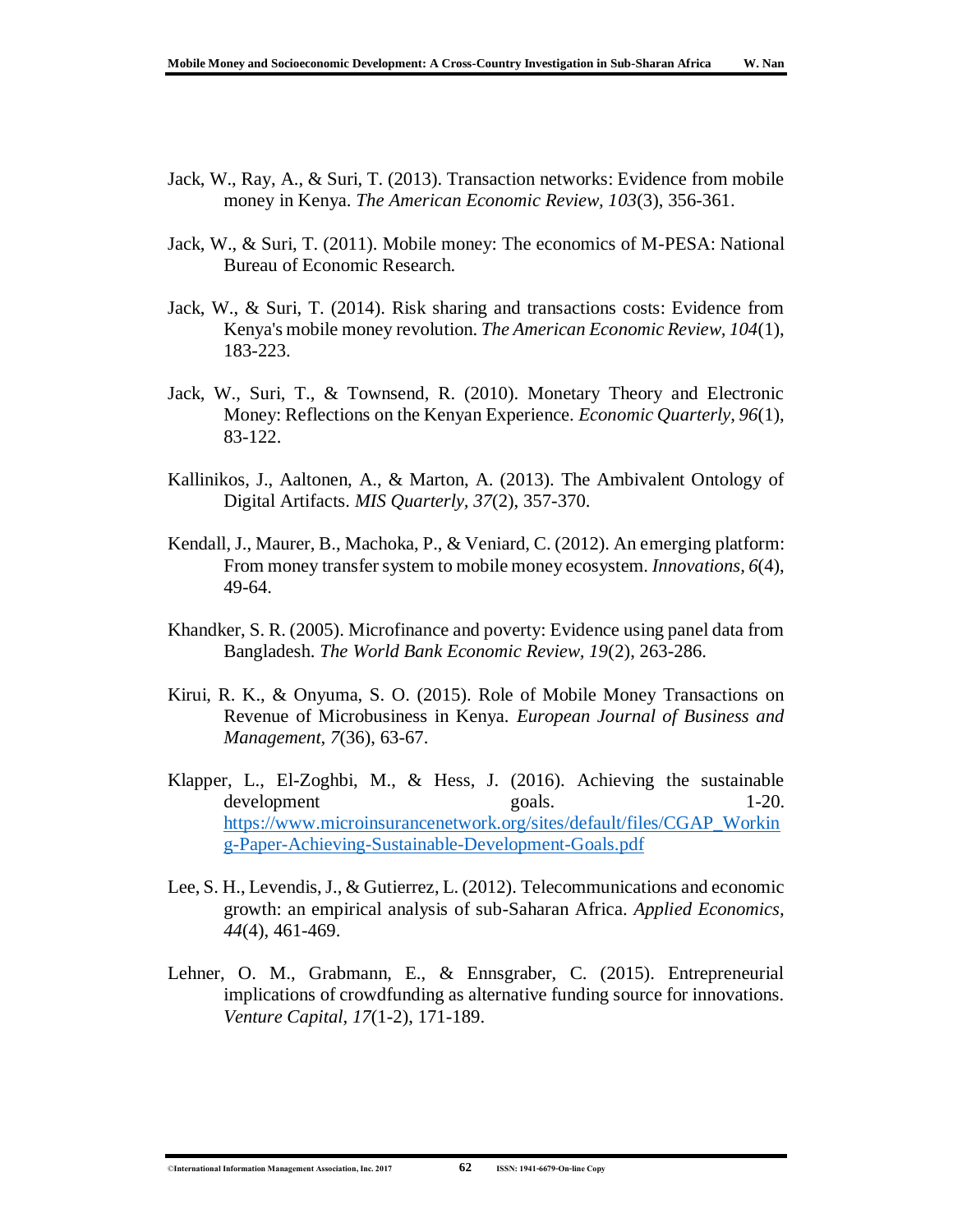- Leonardi, P. M. (2013). When does technology use enable network change in organizations? A comparative study of feature use and shared affordances. *MIS Quarterly, 37*(3), 749-775.
- Mago, S., & Chitokwindo, S. (2014). The Impact of Mobile Banking on Financial Inclusion In Zimbabwe: A Case for Masvingo Province. *Mediterranean Journal of Social Sciences, 5*(9), 221-230.
- Majchrzak, A., & Markus, M. L. (2012). Technology affordances and constraints in management information systems (MIS). In E. Kessler (Ed.), *Encyclopedia of Management Theory* (pp. 832-836). Sage Publications.
- Majchrzak, A., Markus, M. L., & Wareham, J. (2016). Designing for digital transformation: Lessons for information systems research from the study of ICT and societal challenges. *MIS Quarterly, 40*(2), 267-277.
- Markus, M. L., & Silver, M. S. (2008). A foundation for the study of IT effects: A new look at DeSanctis and Poole's concepts of structural features and spirit. *Journal of the Association for Information systems, 9*(10), 609-632.
- Mas, I. (2010). New opportunities to tackle the challenge of financial inclusion. [http://www.ifmrlead.org/wp](http://www.ifmrlead.org/wp-content/uploads/2015/OWC/40_Mas_Savings_Financial_Inclusion.pdf)[content/uploads/2015/OWC/40\\_Mas\\_Savings\\_Financial\\_Inclusion.pdf](http://www.ifmrlead.org/wp-content/uploads/2015/OWC/40_Mas_Savings_Financial_Inclusion.pdf)
- Mas, I., & Morawczynski, O. (2009). Designing mobile money services lessons from M-PESA. *Innovations, 4*(2), 77-91.
- Mas, I., & Ng'weno, A. (2012). Why Doesn't Every Kenyan Business Have a Mobile Money Account? *FSD Insights, 2012*(4), 1-12.
- Mbiti, I., & Weil, D. N. (2011). Mobile banking: The impact of M-Pesa in Kenya. *National Bureau of Economic Research*.
- Mead, D. C., & Liedholm, C. (1998). The dynamics of micro and small enterprises in developing countries. *World Development, 26*(1), 61-74.
- Morawczynski, O., & Pickens, M. (2009). Poor people using mobile financial services: observations on customer usage and impact from M-PESA (Vol. 2009). *CGAP Brief.*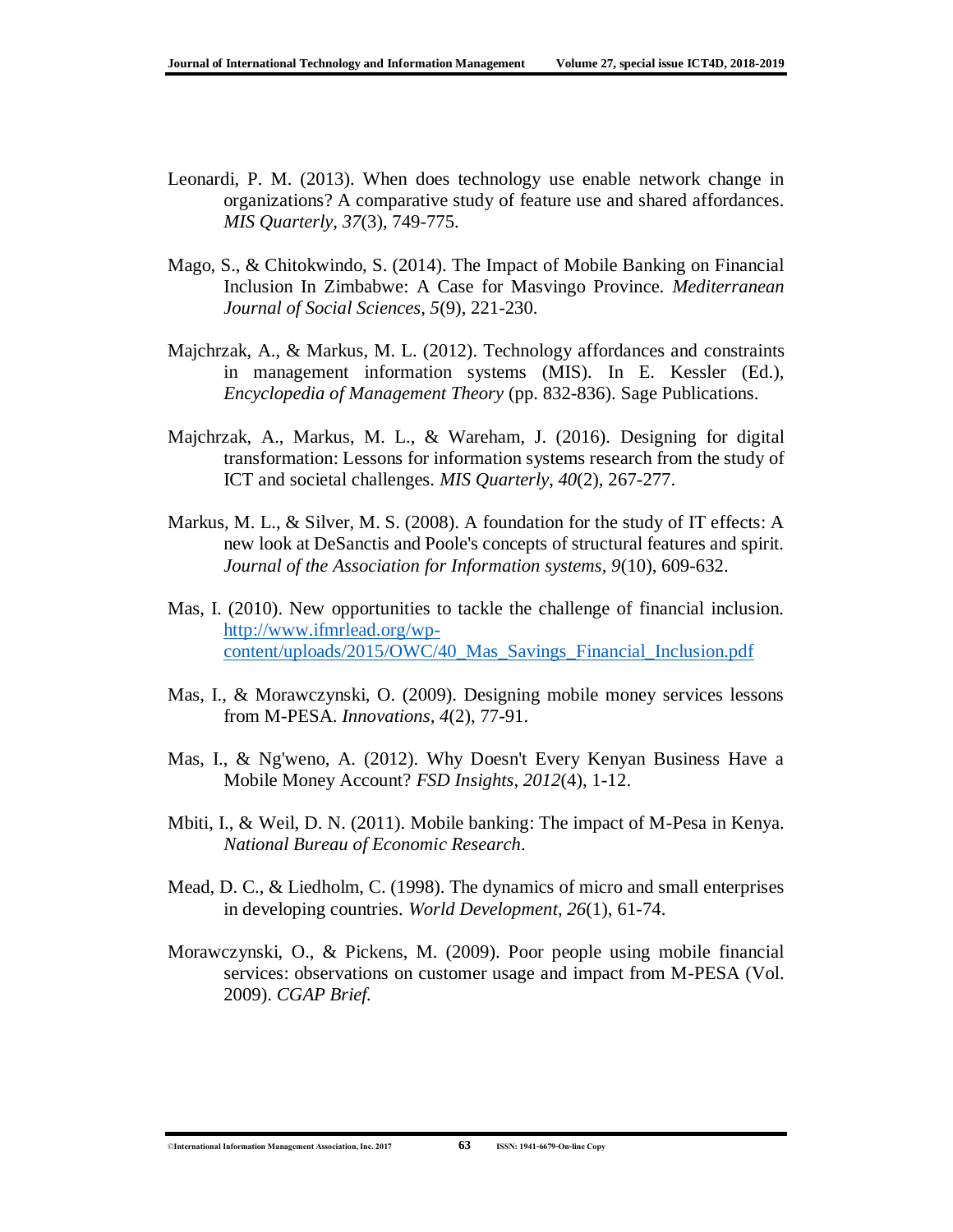- Ngaruiya, B., Bosire, M., & Kamau, S. (2014). Effect of mobile money transactions on financial performance of small and medium enterprises in Nakuru Central Business District. *Research Journal of Finance and Accounting, 5*(12), 53-58.
- Nyaga, K. M., & Okonga, B. M. (2014). Does Mobile Money Services Have Any Impact on SMEs Performance in Naivasha? *International Journal of Current Research, 6*(10), 9394-9398.
- Plyler, M. G., Haas, S., & Nagarajan, G. (2010). Community-level economic effects of M-PESA in Kenya. *Financial Services Assessment*, 1-50.
- Radcliffe, D., & Voorhies, R. (2012). A digital pathway to financial inclusion. [https://www.responsiblefinanceforum.org/wp](https://www.responsiblefinanceforum.org/wp-content/uploads/Pathway_Financial_Inclusion.pdf)[content/uploads/Pathway\\_Financial\\_Inclusion.pdf](https://www.responsiblefinanceforum.org/wp-content/uploads/Pathway_Financial_Inclusion.pdf)
- Ramada-Sarasola, M. (2012). Can Mobile Money Systems have a measurable impact on Local Development? *Innovation & Research Multiplier and Social Trade Organization (STRO) for the International Development Research Centre (IDRC)*, [http://ssrn.com/abstract=2061526.](http://ssrn.com/abstract=2061526)
- Sahay, R., Cihak, M., N'Diaye, P., Barajas, A., Mitra, S., Kyobe, A., . . . Yousefi, S. R. (2015). Financial inclusion: Can it meet multiple macroeconomic goals? *International Monetary Fund.*
- Sarma, M., & Pais, J. (2011). Financial inclusion and development. *Journal of International Development, 23*(5), 613-628.
- Sassi, S., & Goaied, M. (2013). Financial development, ICT diffusion and economic growth: Lessons from MENA region. *Telecommunications Policy, 37*(4), 252-261.
- Sekabira, H., & Qaim, M. (2017). Mobile money, agricultural marketing, and off‐ farm income in Uganda. *Agricultural Economics, 48*(5), 597-611.
- Simiyu, C., & Oloko, M. (2015). Mobile Money Transfer and the Growth of Small and Medium Sized Enterprises in Kenya: A Case of Kisumu City, Kenya. *International Journal of Economics, Commerce and Management, 3*(5), 1056-1065.